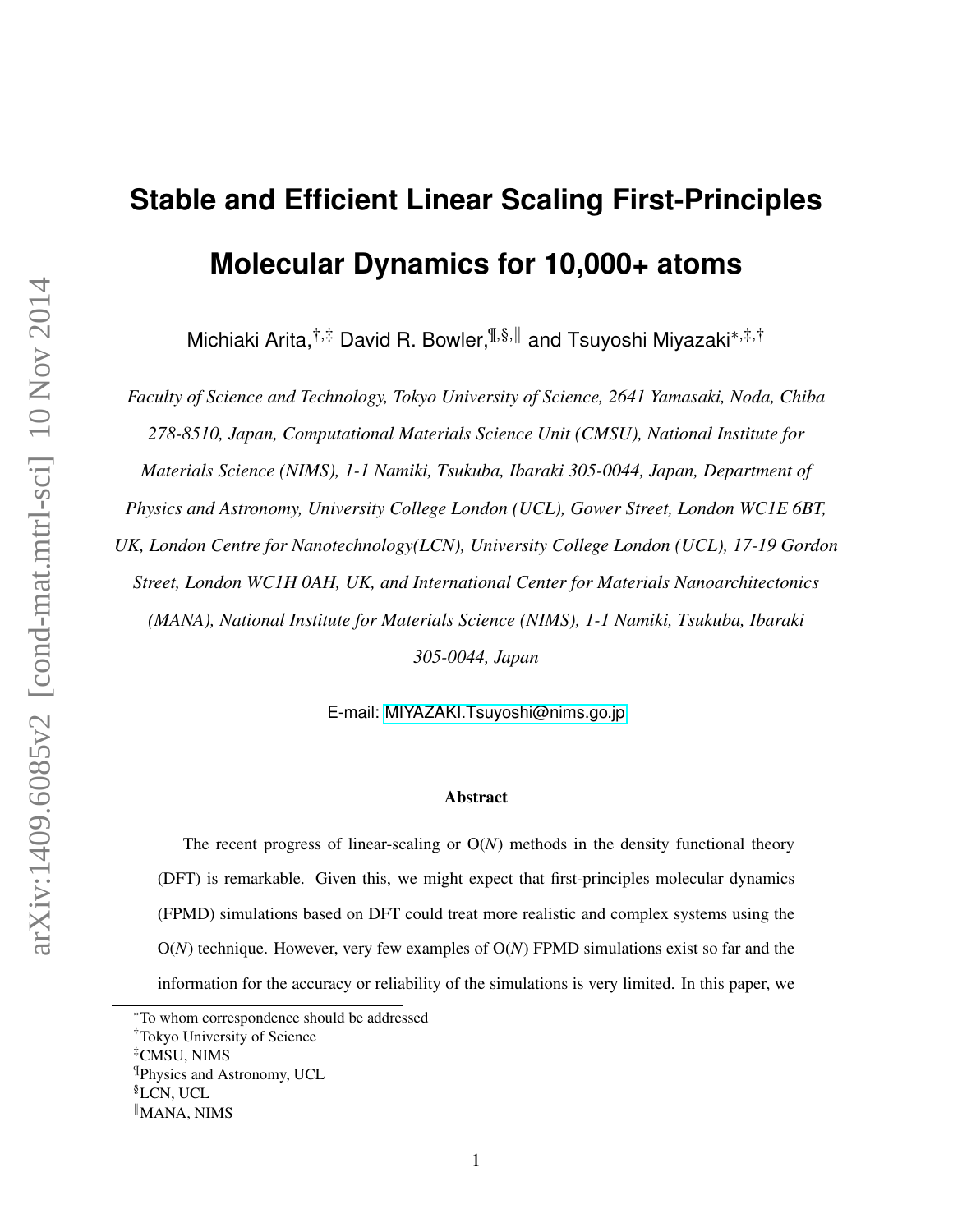show that efficient and robust O(*N*) FPMD simulations are now possible by the combination of the extended Lagrangian Born-Oppenheimer molecular dynamics method, which was recently proposed by Niklasson *et al* (*Phys. Rev. Lett.* 100, 123004 (2008)), and the density matrix method as an O(*N*) technique. Using our linear-scaling DFT code CONQUEST, we investigate the reliable calculation conditions for the accurate O(*N*) FPMD and demonstrate that we are now able to do practical, reliable self-consistent FPMD simulation of a very large system containing 32,768 atoms.

## 1 Introduction

First-principles molecular dynamics (FPMD) based on density functional theory (DFT) is a wellestablished and highly-successful tool for studying reactions or processes of materials at the atomic scale. Due to the increase of the computer power, the variety and complexity of the materials and phenomena investigated by FPMD simulations have been growing. However, the size of the systems modelled with FPMD simulations have remained limited to systems of a few hundred atoms in most cases, because the computational cost of standard DFT methods grow rapidly, proportional to the cube of the number of atoms *N* in the system. There are many demands to enlarge the system size in diverse fields, including computational physics, chemistry, materials science, biology and so on. Examples of these problems include chemical reactions at liquid/solid interfaces, various processes in complex biological systems, or the growth mechanism of the nano-structured materials at atomic scale; in all these cases, we have to treat systems containing many thousands or tens of thousands of atoms. In this respect, recent advances in developing linear-scaling or O(*N*) methods are encouraging.<sup>[1](#page-20-0)</sup> There have been several demonstrations that efficient and reliable linear-scaling DFT calculations are now available to calculate the electronic structure, total energy and atomic forces of very large systems, including up to millions of atoms.<sup>[2,](#page-20-1)[3](#page-20-2)</sup>

Although it is now possible to calculate the total energy and atomic forces of very large systems using  $O(N)$  DFT methods,  $4-7$  $4-7$  this does not guarantee that stable, efficient and accurate FPMD simulations are possible in practice.<sup>[8](#page-20-5)</sup> With conventional DFT methods, there are two widely-used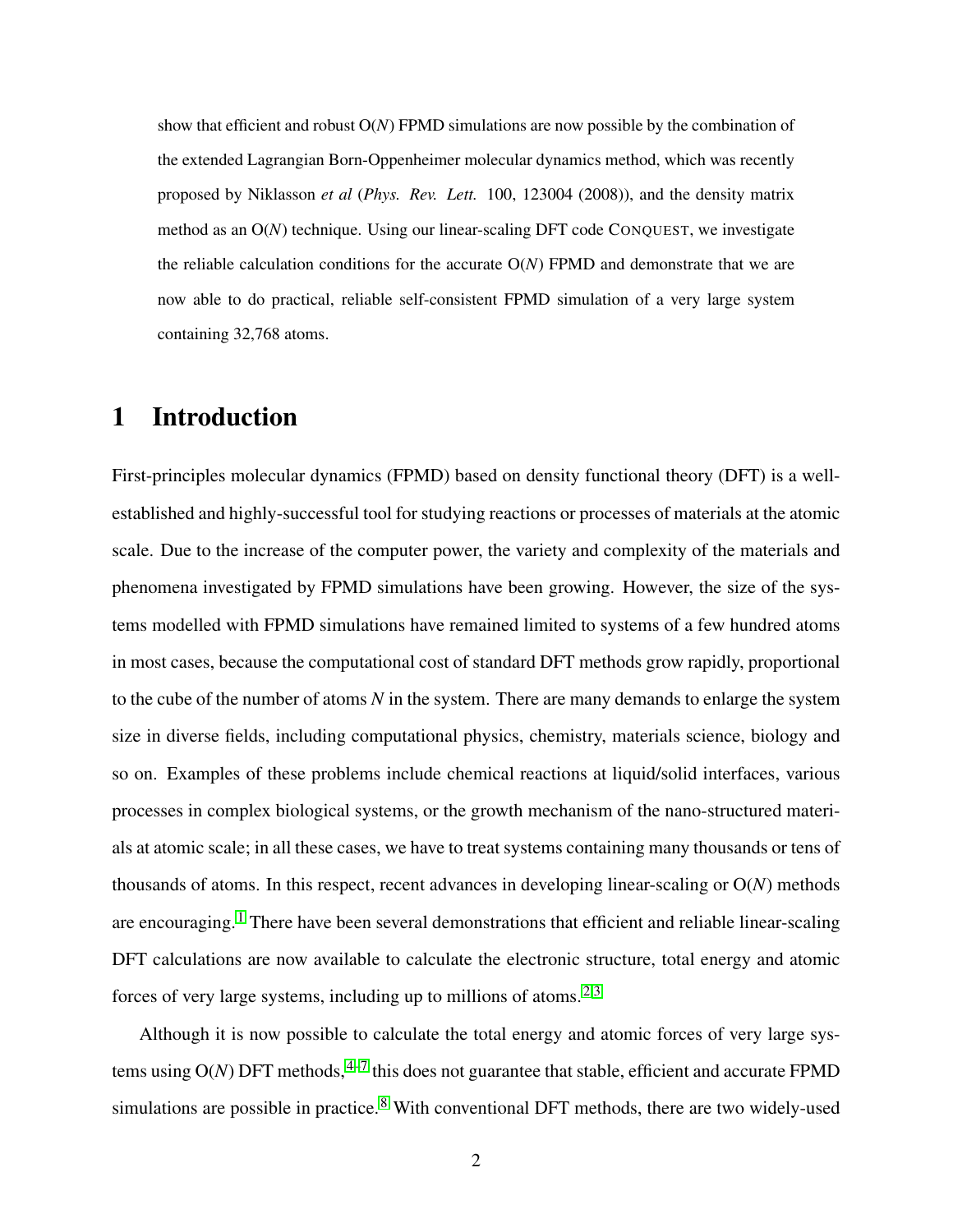methods to achieve efficient FPMD simulations. The first method is known as Car-Parrinello MD  $(CPMD)$ , where the propagation of electronic structure and the atomic positions are treated simultaneously by introducing a fictitious mass for the electronic degree of freedom. This method is efficient, but the accuracy of the CPMD simulations can depend on the choice of the fictitious mass. By contrast, Born-Oppenheimer MD (BOMD) deals with the electronic and nuclear problems separately. In this method, the electronic structure in the ground state is calculated at each set of atomic positions, usually by the optimization of the Kohn-Sham orbitals using an iterative method.[10](#page-21-1) The BOMD method thus needs more CPU time than CPMD for each MD step, but the method is robust and stable, and allows us to adopt a longer time step. As a result, the CPU time needed for a whole MD simulation is tractable because the number of force calculations is smaller (the cost of calculating atomic forces is usually much higher than the update of the Kohn-Sham orbitals). The main problem facing this method, however, is that both the stability and the reliability of the MD depend on the accuracy of the calculated forces. If the optimization of the Kohn-Sham orbitals or the convergence of SCF is not sufficiently accurate, the method suffers from a systematic energy drift in micro-canonical MD simulations, due to the violation of timereversal symmetry. This can also result in poor reliability for canonical MD simulations. Recently this problem has been solved using the extended Lagrangian Born-Oppenheimer MD (XL-BOMD) proposed by Niklasson et al.,  $11-13$  $11-13$  whose Lagrangian includes auxiliary electronic degrees of freedom as dynamical variables to recover time-reversal symmetry in BOMD simulations. They have shown that BOMD simulations with long-term conservation of total energy are possible.

It is reasonable to expect that this recent progress with the XL-BOMD method could be used with O(*N*) DFT techniques. However, since linear-scaling methods rely on the locality of the electronic structure and need to introduce approximations to utilize this locality, the accuracy of O(*N*) method may change during the MD simulations, and it is not clear how accurate or stable MD can be with O(*N*) DFT methods. Although there have been already a few reports showing the examples of  $O(N)$  FPMD<sup>[14–](#page-21-4)[17](#page-21-5)</sup> or  $O(N)$  self-consistent tight-binding<sup>[18](#page-21-6)</sup> simulations, they use different linear scaling techniques and the information about the accuracy, stability or efficiency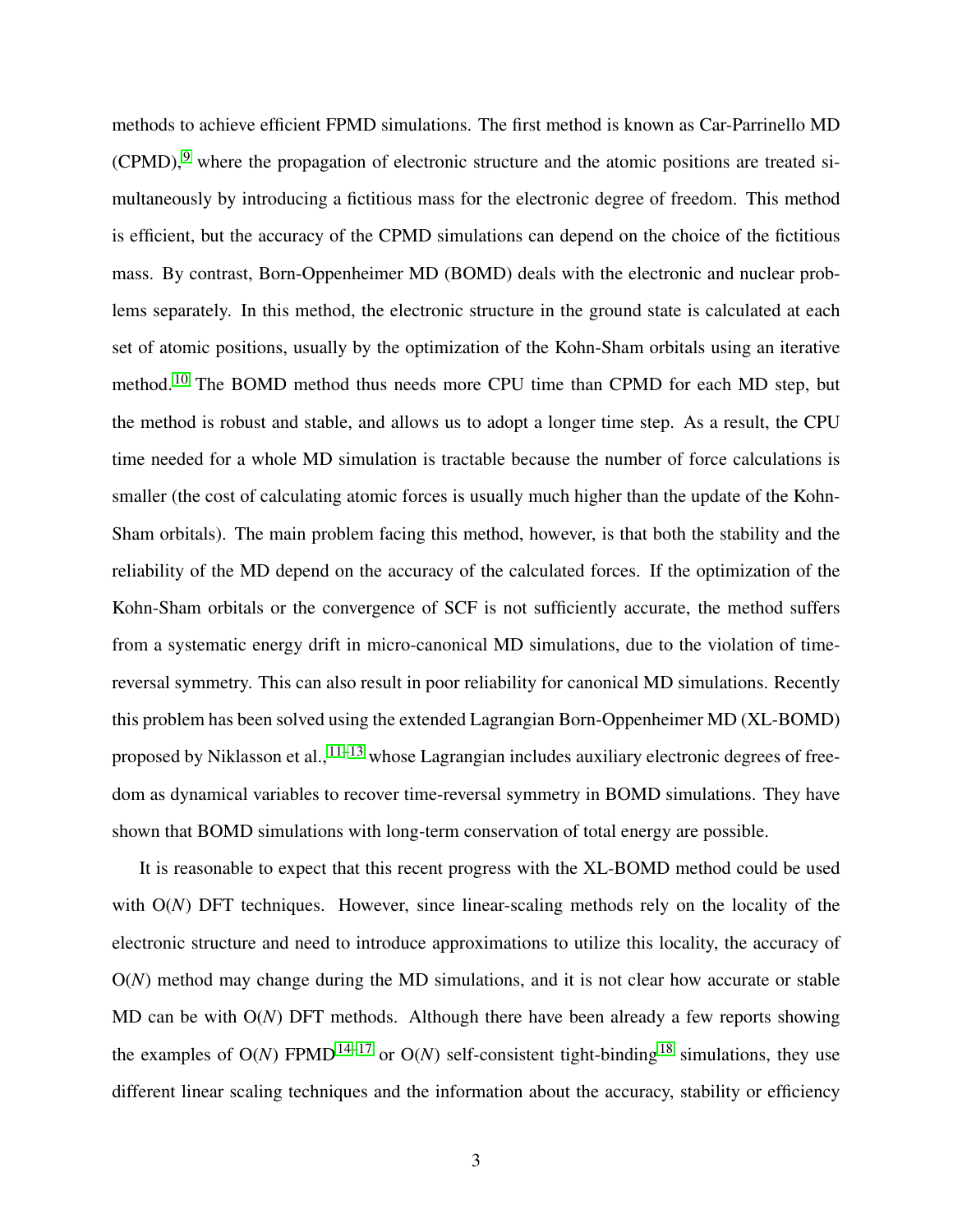of the simulations is rather limited. In this paper, we report the stability and accuracy of the XL-BOMD simulations with a density matrix minimization (DMM) technique,  $19,20$  $19,20$  which is one of the most common O(*N*) DFT methods. The accuracy of the forces calculated by the DMM method is high because the method satisfies the variational principle.<sup>[5](#page-20-6)</sup> To our knowledge, the combination of DMM and XL-BOMD methods has not been investigated so far. Since the original XL-BOMD methods assume the orthogonality of the basis functions, the formulation of the method for non-orthogonal basis functions is also presented. We show that the XL-BOMD method can be introduced to our linear-scaling DFT code  $CONQUEST$ ,  $21-23$  $21-23$  and report that robust, accurate and efficient FPMD is possible with the DMM method. The reliable calculation conditions for the accurate O(*N*) FPMD are also investigated. In the end, we demonstrate that it is now possible to do actual FPMD simulations of a 32,768-atom system.

The rest of the paper is organized as follows. In the next section, we show the methods and algorithms which are used or introduced in this work. In Sec. 3, we report the results of the test calculations, investigation of the reliable calculation conditions, and some examples of the FPMD simulations, including that of 32,768-atom system. Finally, concluding remarks are given in Sec. 4.

## 2 Methods and Algorithms

The implementation of molecular dynamics and all calculations were performed with CONQUEST, which is a linear scaling, pseudopotential DFT code.<sup>[21](#page-21-9)[–23](#page-21-10)</sup> In order to achieve linear-scaling both in computational time and memory consumption, the code works with the density matrix  $\rho$  rather than the wavefunctions, because of its spatial locality:

$$
\rho(r,r') \to 0 \text{ as } |r-r'| \to \infty.
$$
 (1)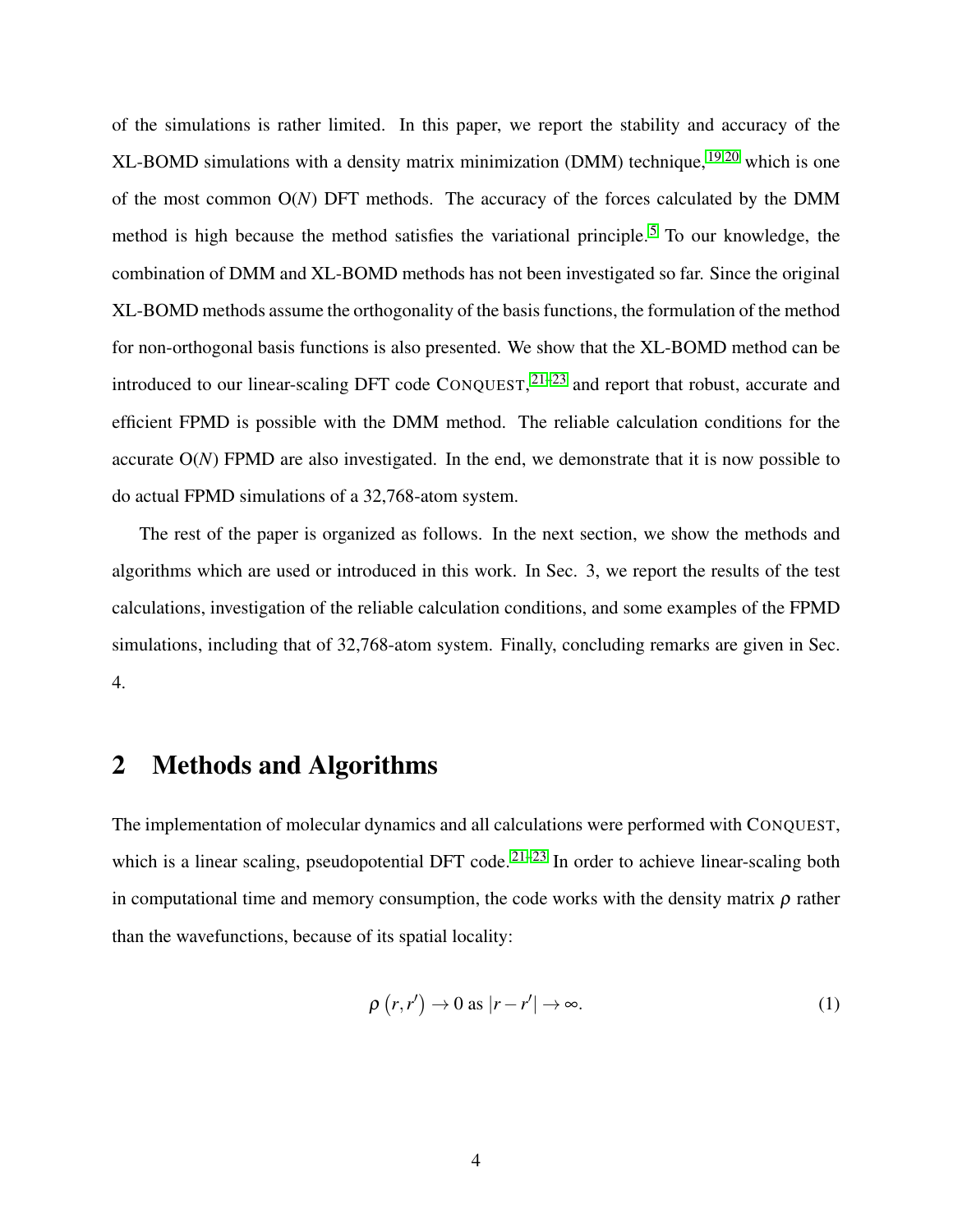CONQUEST assumes that the density matrix can be described in a separable form:

$$
\rho(r,r') = \sum_{i\alpha,j\beta} \phi_{i\alpha}(r) K_{i\alpha,j\beta} \phi_{j\beta}(r'),\tag{2}
$$

where φ*i*<sup>α</sup> is a non-orthogonal localised orbital called a *support function*, which is only non-zero within a sphere centred at atom *i*, and  $\alpha$  denotes the support functions of a given atom.

Support functions are represented in terms of localised basis functions; in CONQUEST we can use systematically improvable basis functions  $(B\text{-splines}^{24})$  $(B\text{-splines}^{24})$  $(B\text{-splines}^{24})$  or pseudoatomic-orbitals (PAOs).<sup>[4,](#page-20-3)[25](#page-22-0)</sup>  $K_{i\alpha,j\beta}$  is the density matrix represented in terms of the support functions. We find the electronic ground state by minimising the total energy with respect to the density matrix, while imposing the correct electron number and weak idempotency. The complete minimisation combines two algorithms:  $^{26}$  $^{26}$  $^{26}$  McWeeny's iterative purification;  $^{27,28}$  $^{27,28}$  $^{27,28}$  $^{27,28}$  and the auxiliary density matrix (ADM) method proposed by Li, Nunes and Vanderbilt.<sup>[19](#page-21-7)</sup> An initial density matrix is generated starting from the Hamiltonian (scaled to have the right trace and eigenvalue spectrum), using the extension of McWeeny's approach for the canonical case.[28](#page-22-3)

In the ADM method, weak idempotenty is imposed by expressing the density matrix *K* in terms of an auxiliary density matrix *L*, and the overlap *S* between support functions,  $S_{i\alpha, j\beta} = \langle \phi_{i\alpha} | \phi_{j\beta} \rangle$ , as

<span id="page-4-0"></span>
$$
K = 3LSL - 2LSLSL \tag{3}
$$

The spatial truncation on the density matrix is actually imposed on the matrix *L*, such that  $L_{i\alpha, j\beta}$  = 0 once  $|R_i - R_j| \ge R_L$ ; this is referred as *L*-range in the rest of this report.

The McWeeny's procedure is applied until the energy rises (a sign of reaching truncation error[28](#page-22-3)). The *L* matrix is then passed into the ADM, which is a variational approach, using a modified Pulay/Broyden algorithm. This part of the minimisation is referred to as DMM (density matrix minimisation).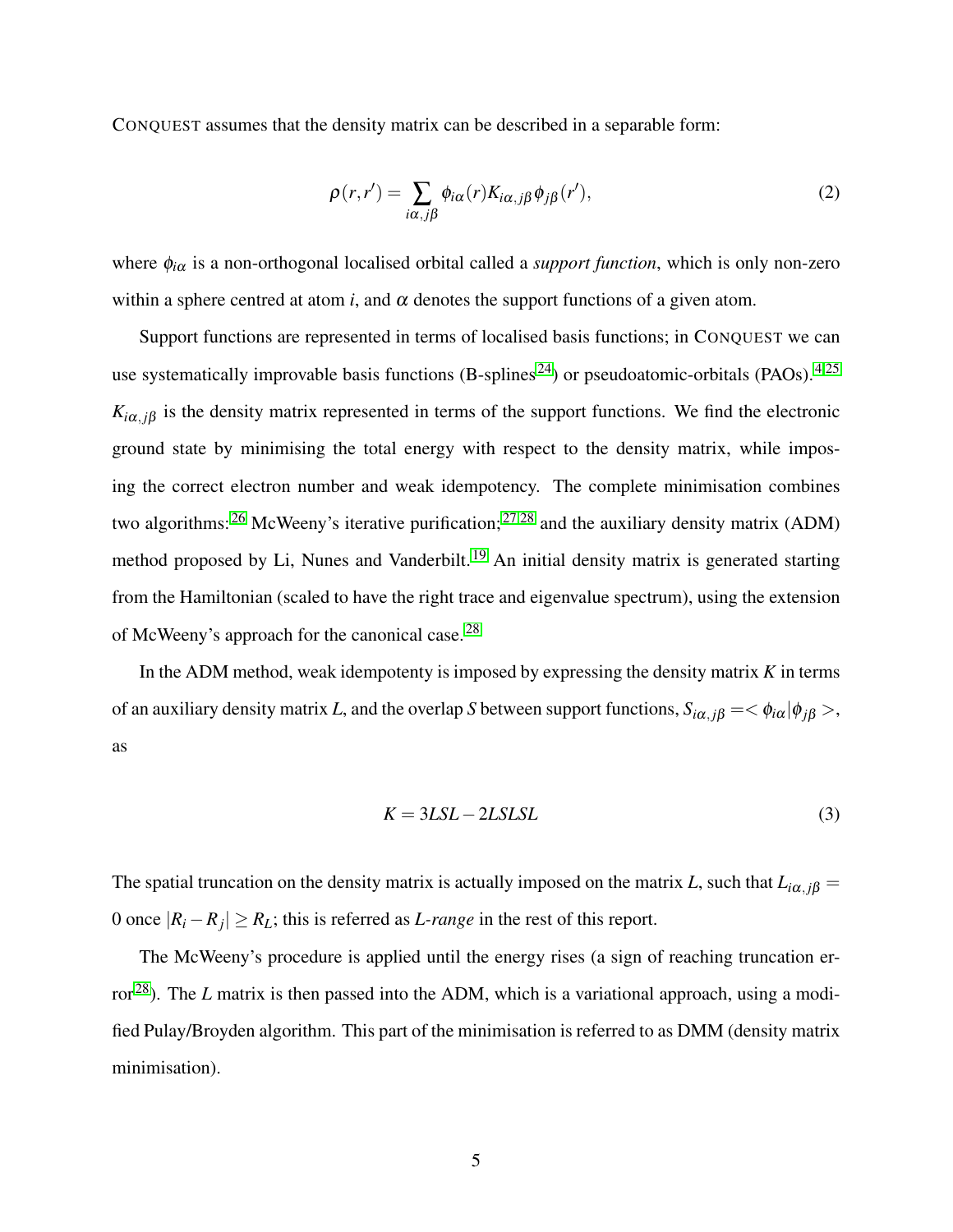In this paper, we represent each support function  $\phi_{i,\alpha}(r)$  in terms of one PAO (the approach given here is easily extended to the case where we also minimise the energy with respect to the PAOs, which will be presented in a future publication). In running BOMD simulations with the DMM method, we have two ways to optimize the electronic structure. One is to initialise the density matrix using McWeeny's procedure at every atom movement. The initial charge density is made from the superposition of the atomic charge density. Since the Hamiltonian and overlap matrices are recalculated after the movement of atoms, the initial matrix *L* and subsequent optimised *L* matrix will maintain time-reversal symmetry; we hence expect that BOMD simulations should conserve energy and be stable. The other method is to utilize the auxiliary density matrix found from the previous MD step to start the present DMM. In this case, the initial charge density is made from the initial density matrix *L* prepared for the present DMM, and is updated with the *L* matrix simultaneously during the DMM. This method will be more efficient, but will break time reversal symmetry, potentially leading to unphysical energy drift.

To maintain time-reversal symmetry while keeping the efficiency of density matrix re-use, we will use the extended Lagrangian scheme proposed by Niklasson et al.<sup>[12](#page-21-12)</sup> We introduce an auxiliary degree of freedom to the Born-Oppenheimer Lagrangian  $\mathscr{L}^{XBO}$ , *X*. This is associated with *LS*, rather than  $L$  to maintain the correct non-orthogonal metric.<sup>[29](#page-22-4)</sup>

<span id="page-5-0"></span>
$$
\mathscr{L}^{XBO}\left(X,\dot{X},R,\dot{R}\right) = \mathscr{L}^{BO}\left(R,\dot{R}\right) + \frac{\mu}{2}\mathrm{Tr}\left[\dot{X}^2\right] - \frac{\mu\omega^2}{2}\mathrm{Tr}\left[\left(LS - X\right)^2\right] \tag{4}
$$

*X* is a sparse matrix with the range of the matrix *LS*,  $\mu$  the fictitious electronic mass, and  $\omega$  is the curvature of the electronic harmonic potential. As in the original XL-BOMD method, if we take the limit  $\mu \to 0$ ,  $\mathscr{L}^{XBO}$  becomes  $\mathscr{L}^{BO}$  and we have equations of motion for nuclear positions and *X*. If we apply the time-reversible Verlet scheme to calculate *X* using the equation of motion, we have

<span id="page-5-1"></span>
$$
X(t + \delta t) = 2X(t) - X(t - \delta t) + {\delta t}^2 \omega^2 (L(t)S(t) - X(t))
$$
\n(5)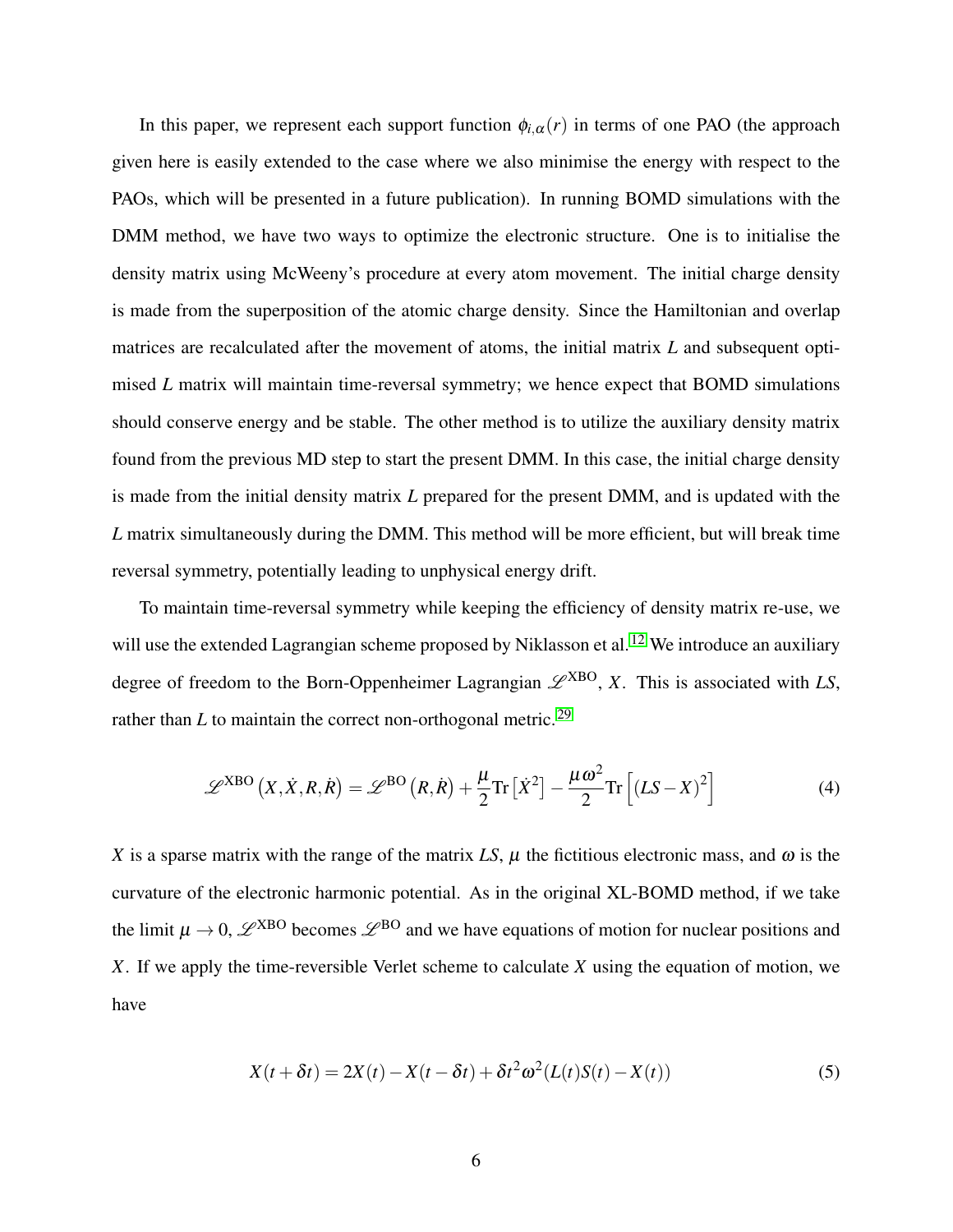which shows that  $X(t)$  is time reversible and evolves in a harmonic potential centered around the ground-state  $L(t)S(t)$ . This also implies that a good initial guess for the *L*-matrix, which will obey time reversal symmetry, can be calculated by multiplying *X* and  $S^{-1}$  (in CONQUEST, the sparse approximate inverse *S* is computed using Hotelling's method<sup>[30](#page-22-5)</sup>).

Even though the time-reversibility is maintained during propagation, the *X*-matrix tends to move away from the harmonic centre over time. As a result, the number of iterations to reach the ground state at each MD step gradually increases in the course of a simulation. To remove accumulated numerical errors, we add a dissipative force to the propagation of  $X$  following Ref.,  $31$ 

$$
X(t+\delta t) = 2X(t) - X(t-\delta t) + \kappa (L(t)S(t) - X(t)) + \alpha \sum_{m=0}^{M} c_m X(t-m\delta t).
$$
 (6)

Here, the parameters  $\kappa$ ,  $\alpha$  and  $c_m$  are determined so that the dissipation term does not signifi-cantly break the time-reversal symmetry; we use the values in Ref.<sup>[31](#page-22-6)</sup> The amount of dissipation is controlled with a single parameter *M*, which determines the order of the polynomial, and we use  $M = 5$  in this paper. With the dissipation term, we can keep the kinetic energy of  $\dot{X}$  small and thus the  $X(t)$  is kept close to the present ground-state  $L(t)S(t)$ . As a result, we expect that the number of DMM steps would be reduced. The effect of the dissipation term in the practical calculations is reported and discussed in Sec. [3.1.](#page-7-0)

## 3 Results

We will present our tests of the implementation of O(*N*) DFT in different stages: first, considering approaches that permit energy conservation and their efficiencies; second, the effect of density matrix range and minimisation tolerance; and finally presenting practical calculations.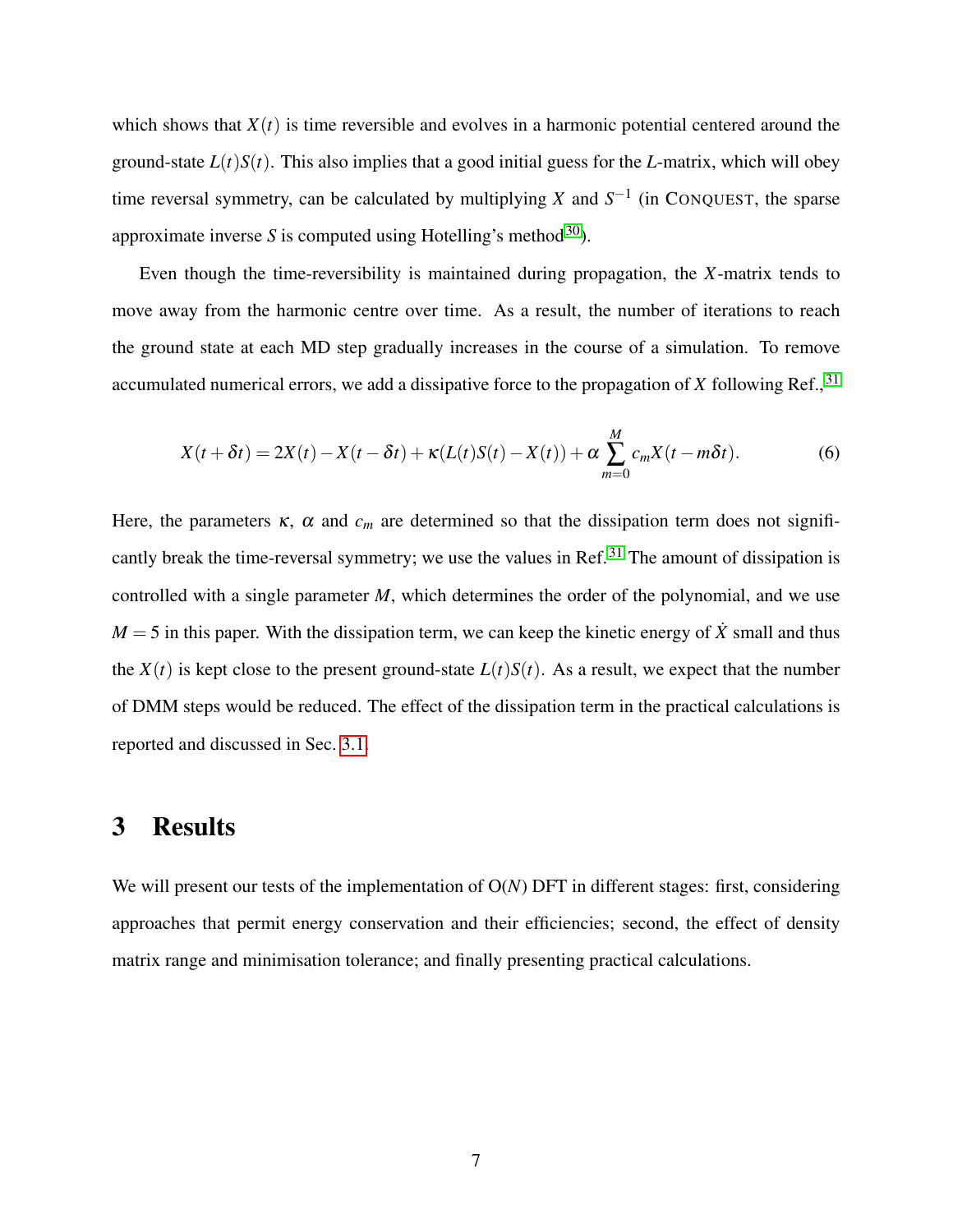### <span id="page-7-0"></span>3.1 Effective schemes for linear-scaling BOMD

First, we explore methods to achieve energy conservation with O(*N*) DFT and BOMD. We monitor the Born-Oppenheimer total energy  $E_{\rm BO}$ , which is defined as a sum of the ionic kinetic energy *T* and the DFT total energy  $V_{BO}$ . In the micro-canonical ensemble,  $E_{BO}$  should be constant and so is a good indicator to judge whether a simulation is accurately carried out. In what follows, *R<sup>L</sup>* is set to 16 bohr (the effect of changing this is explored below in Sec. [3.2\)](#page-9-0). A single-ζ (SZ) PAO is used to represent support functions,  $32$  and the local density approximation (LDA) is adopted to the exchange-correlation functional with the parametrization by Perdew and Zunger.<sup>[33](#page-22-8)</sup> MD simu-lations are conducted via the velocity-Verlet integrator<sup>[34](#page-22-9)</sup> with a time step being 0.5 femtoseconds (fs) in a micro-canonical ensemble; the initial velocities are given randomly so that the Maxwell-Boltzmann distribution holds with 300 K. The same conditions are set in other simulations in this report unless otherwise specified.

For a first run, we perform BOMD on a 64-atom crystalline silicon with density-matrix initialisation by McWeeny step, so that the density matrix is initialised from the Hamiltonian at each MD step. The density matrix is updated until the residual in the DMM step,  $\frac{1}{N}Tr(\sigma S^{-1}\sigma S^{-1})$  with  $\sigma = \delta E'/\delta L$ , becomes smaller than a given tolerance  $\varepsilon_L$ . Here, *E'* is defined as  $V_{\rm BO} - \mu N_{\rm el}$ , the number of electrons is  $N_{el}$  and the Lagrange multiplier  $\mu$  is used to keep the electron number fixed. The profile of the Born-Oppenheimer energy  $E_{BO}$  is shown by a solid line in Fig. [1,](#page-8-0) and it is clear that the total energy is conserved even for a low DMM tolerance,  $\varepsilon_L = 1.6 \times 10^{-5}$ . This simulation is, however, time-consuming since the electronic structure is calculated from scratch at every atom movement.

We now consider the re-use of the optimised *L*-matrix from the previous MD step. When the optimised *L*-matrix from the previous step is used to initialise the density matrix, the CPU time is significantly reduced. However, as well as this improved efficiency, we observe a significant and undesired energy drift, as shown in Fig. [1](#page-8-0) with symbols. Here, we consider various values for the tolerance applied to the density matrix minimisation,  $\varepsilon_L$ . The energy drift can be reduced by using a tighter  $\varepsilon_L$ , but tighter tolerance rapidly increases the number of DMM iterations and the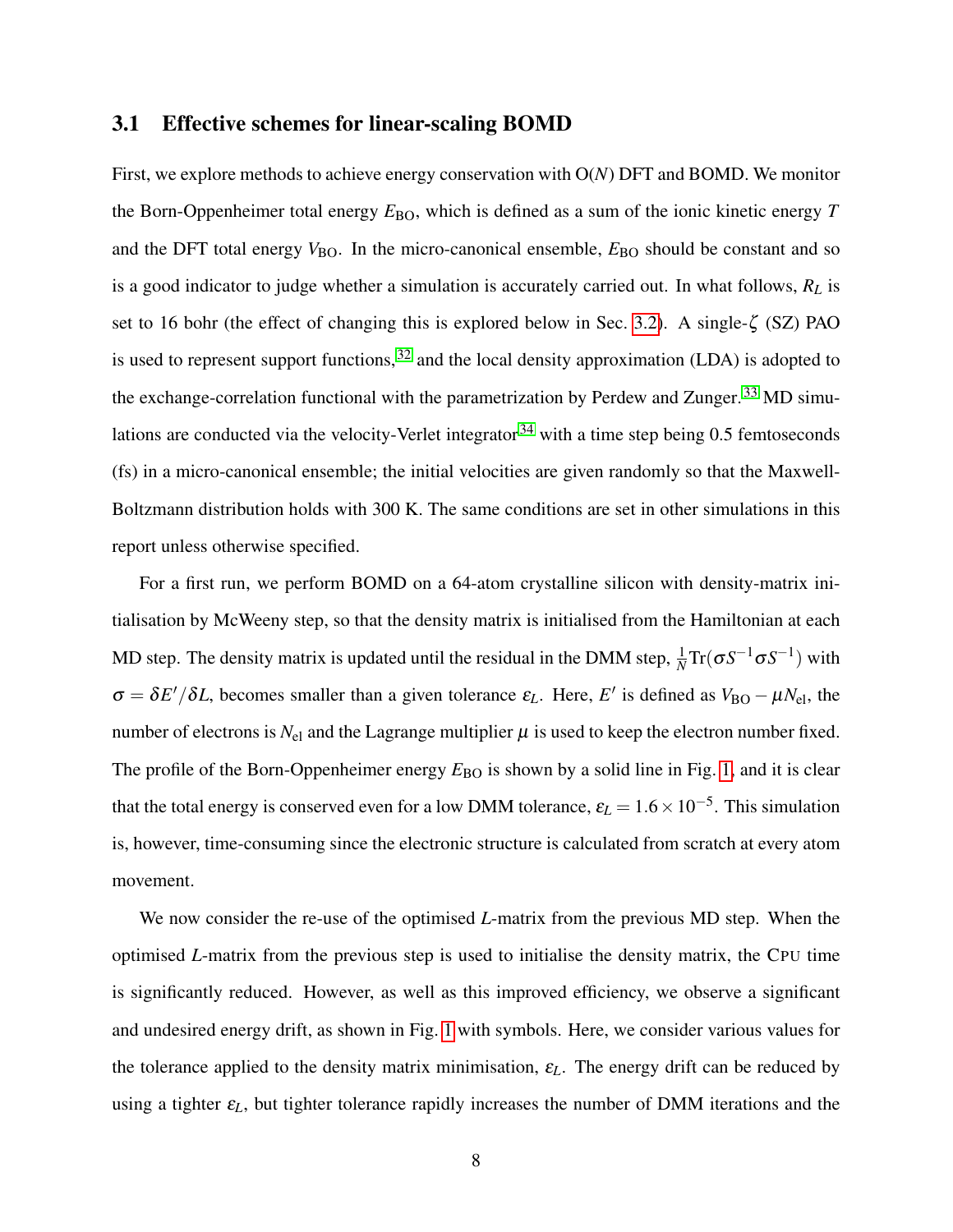computational cost.

In order to solve the problem of both accuracy and efficiency, we carry out XL-BOMD with a DMM tolerance,  $\varepsilon_L = 1.6 \times 10^{-5}$ . Its  $E_{\text{BO}}$  profile (crosses in Fig. [2\)](#page-9-1) agrees extremely well with that of BOMD with density-matrix initialisation by means of McWeeny step (solid line in Fig. [2\)](#page-9-1), implying that XL-BOMD yields a well conserved energy with lower computational requirements. However, there is a problem in the efficiency with the method, as explained in Sec. 2. After a long simulation time, the number of DMM iterations required to find the ground state density matrix grows. This growing cost can be suppressed by applying a dissipative force, and the resulting  $E_{\rm BO}$ profile, circles in Fig. [2,](#page-9-1) is still very close to the profile without dissipation. A comparison of the required number of DMM iterations at each step for these different approaches is shown in Table. [1.](#page-9-2) The reduction of computational cost by using XL-BOMD with dissipation is significant. Besides the smaller number of DMM iterations, the method does not require McWeeny steps which typically include a few tens of matrix multiplications for purification (as in Eq. [3\)](#page-4-0).

<span id="page-8-0"></span>

Figure 1: Born-Oppenheimer total energy profiles obtained with McWeeny initialisation at every step (solid line) and by reusing the L-matrix from the previous step for different tolerances (symbols). Symbols stand for tolerance  $\varepsilon_L$  taking values  $1.6 \times 10^{-5}$  (circle),  $1.6 \times 10^{-7}$  (square) and  $1.6\times10^{-9}$  (triangle).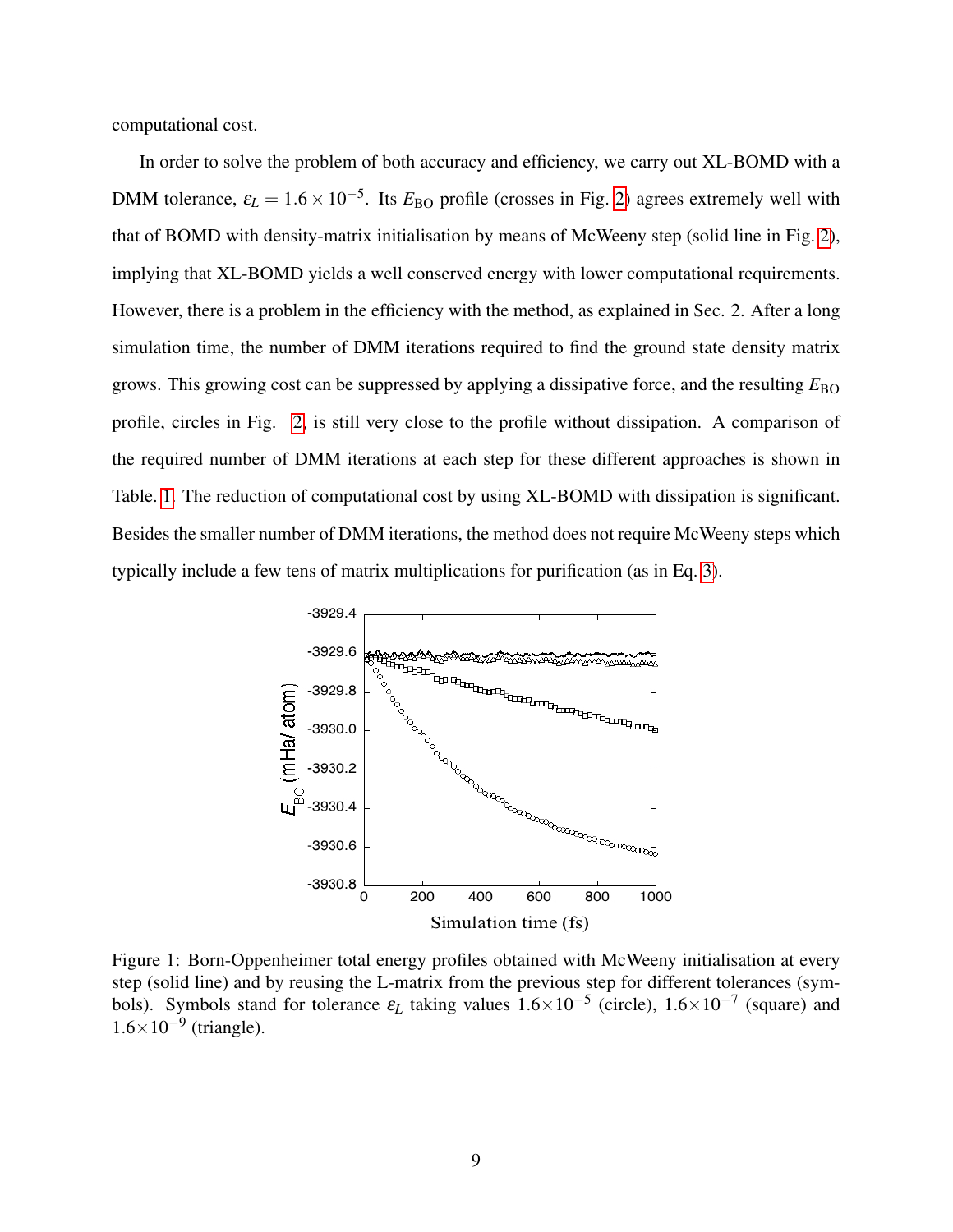<span id="page-9-1"></span>

Figure 2: Born-Oppenheimer total energy profiles with tolerance ε*<sup>L</sup>* 1.6×10−<sup>5</sup> , and different initialisations: McWeeny initialisation at each MD step (solid line); XL-BOMD with dissipative force (circles); and XL-BOMD without dissipative force (crosses).

<span id="page-9-2"></span>Table 1: DMM iterations required for each MD step; BOMD with density-matrix initialisation by McWeeny step, and XL-BOMD in the presence (Y) and absence (N) of a dissipative force. Averages taken over 1,000 steps.

|                | type of run dissipation average max min |     |  |
|----------------|-----------------------------------------|-----|--|
| <b>BOMD</b>    | N                                       | 10  |  |
| XL-BOMD        | N                                       | 6.7 |  |
| <b>XL-BOMD</b> | v                                       | 39  |  |

## <span id="page-9-0"></span>3.2 Effects of density matrix tolerance and range on XL-BOMD

In the last section, we showed that XL-BOMD simulation with DMM method was robust and efficient using one typical set of calculation conditions. We now investigate how MD results are affected by the parameters which control the accuracy and efficiency of linear-scaling DFT calculations with DMM. There are two key parameters: the range applied to the auxiliary density matrix (*L*-range or  $R_L$ ); and the tolerance applied to the minimisation,  $\varepsilon_L$ . In both tests, XL-BOMD is performed on a 64-atom crystalline silicon with a dissipative force.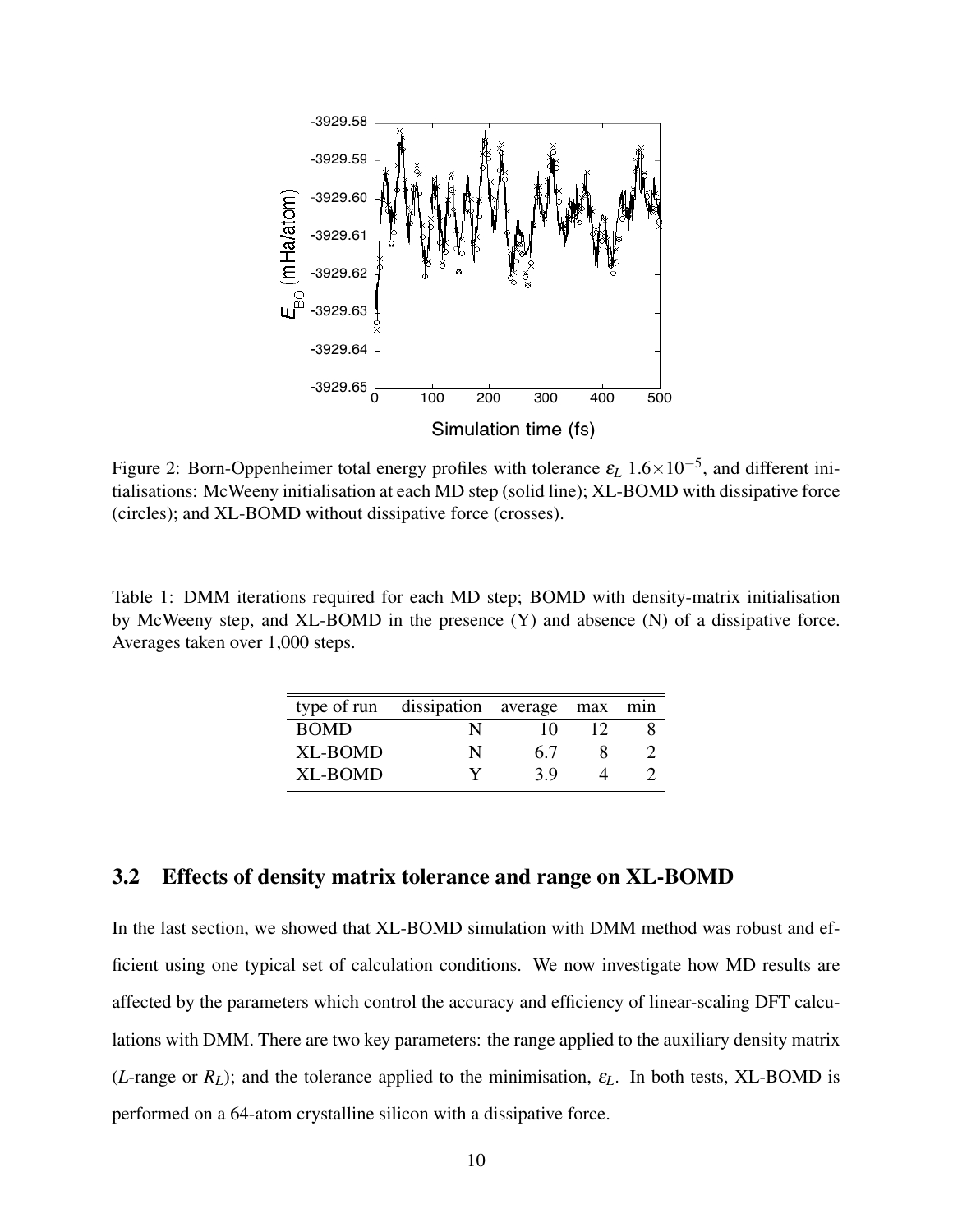#### 3.2.1 *RL*-dependence

The key approximation made in linear scaling is to localize the density matrix, and it is vital to examine how the conservation of energy,  $E_{BO}$ , is affected by the range, the parameter  $R_L$ . We have tested three values of  $R_L$ : 13, 16 and 20 bohr, each with a strict DMM tolerance,  $\varepsilon_L = 1.6 \times 10^{-7}$ . Simulations are performed for 2ps (or 4,000 steps).

The time-averaged BO total energies are very different for the three ranges (-106.830 eV/atom, -106.930 eV/atom and -106.987 eV/atom) simply because the potential energy is lower for longer ranges. We plot the instantaneous energy fluctuations for the three ranges in Fig. [3;](#page-11-0) the timeaveraged absolute fluctuations,  $\langle |\Delta E_{BO}| \rangle$ , are 0.24 meV/atom, 0.15 meV/atom and 0.075 meV/atom. These fluctuations become smaller as the range increases, and no energy drift is seen for any of the ranges.

During MD, atoms will move in and out of the density matrix range, and we might expect to see energy drift and deviations at small ranges, compared to long ranges. The lack of drift is extremely encouraging, showing that the XL-BOMD approach is well-suited both to orthogonal and nonorthogonal basis sets, and linear scaling approaches. It is also encouraging that, for relatively modest ranges, good accuracy is seen. We plot the kinetic energy of the ions in Fig. [4,](#page-12-0) which shows that, while there is a deviation for 13 bohr range after 2-300 femtoseconds, the 16 bohr range profile is extremely close to the 20 bohr range profile, and therefore this range can be used with confidence over at least  $1\text{ps}$ .  $35$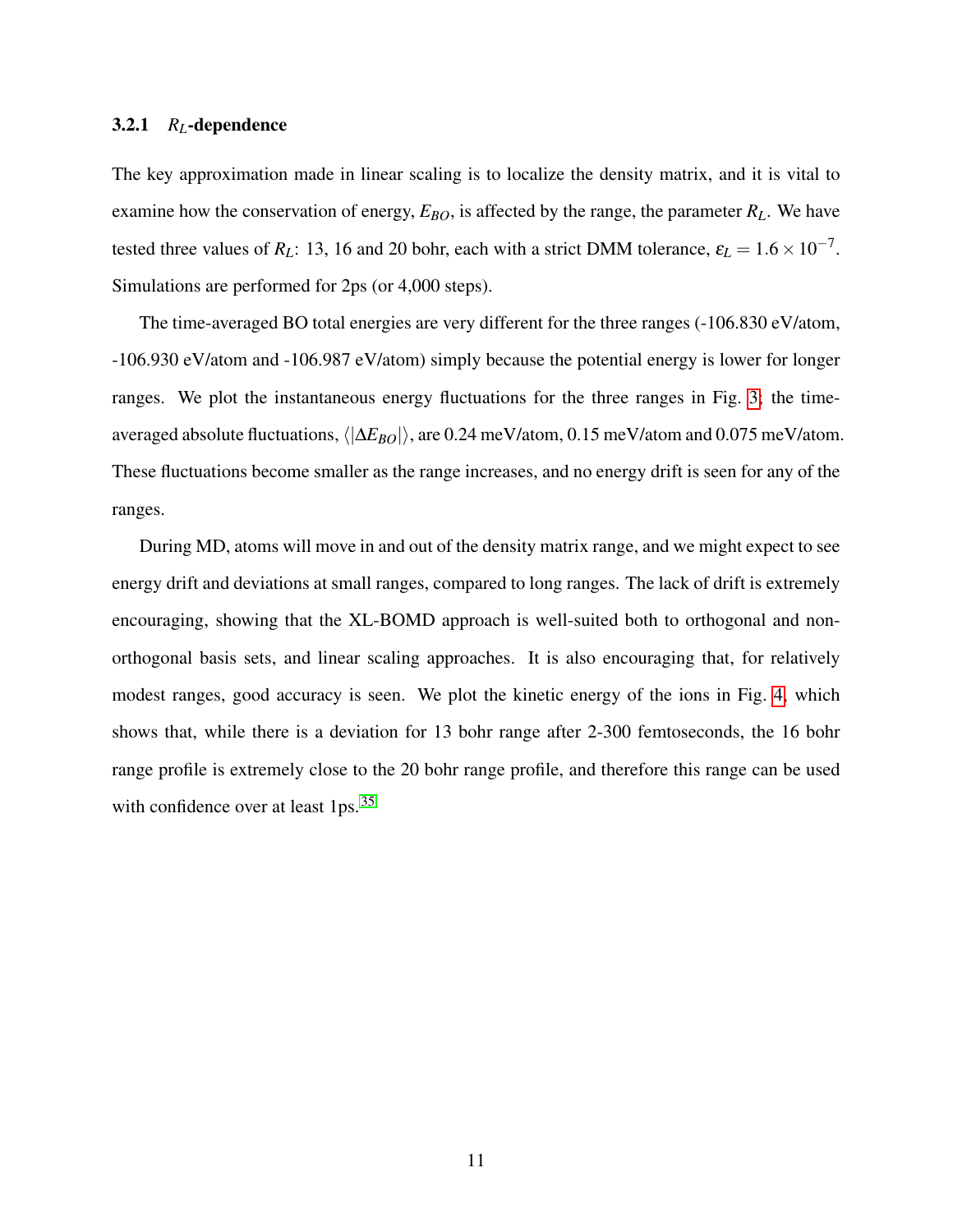<span id="page-11-0"></span>

Figure 3: The instantaneous energy fluctuations calculated by three *R<sup>L</sup>* values; 13 bohr (top), 16 bohr (middle) and 20 bohr (bottom).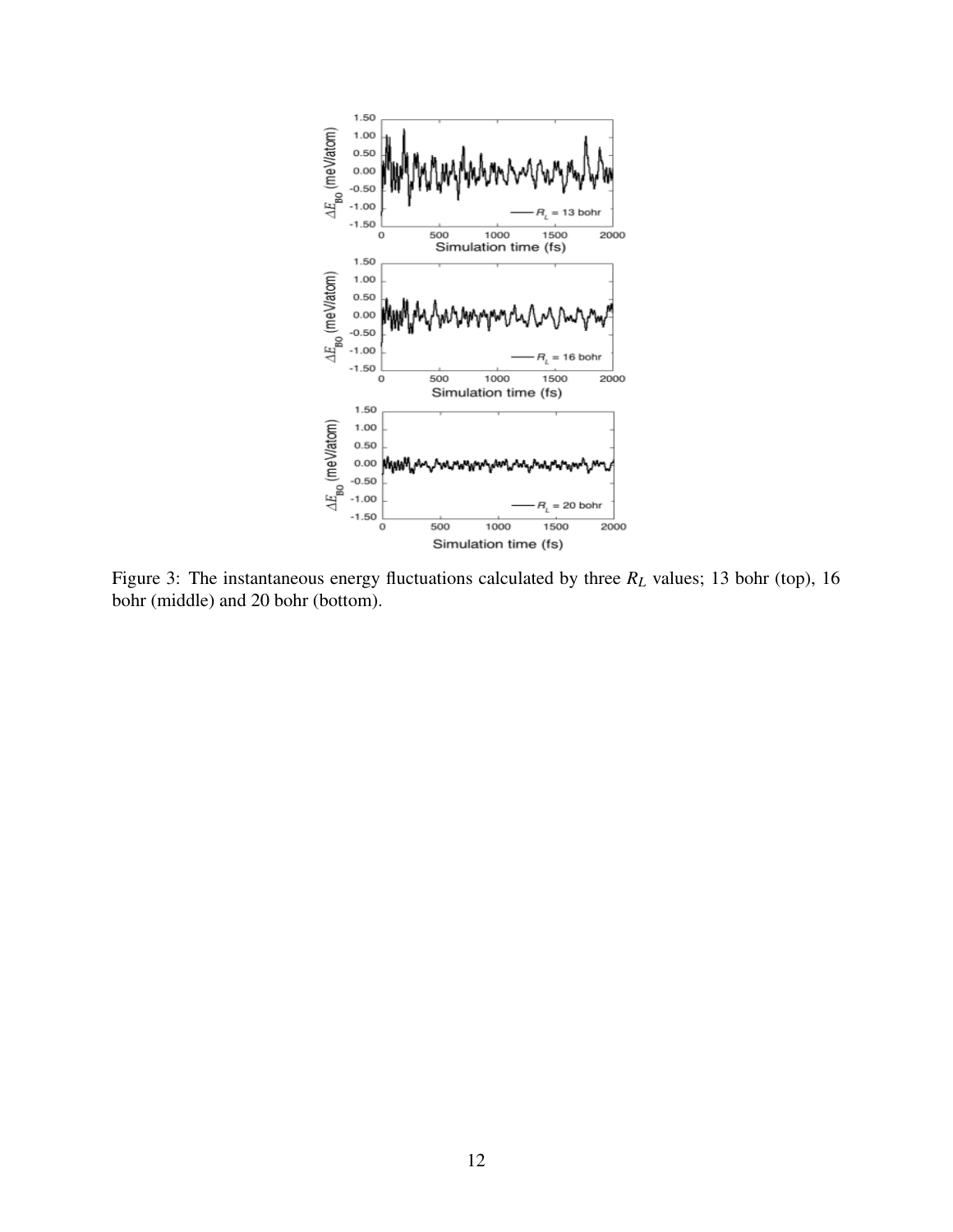<span id="page-12-0"></span>

Figure 4: The ionic kinetic energy profiles by three *R<sup>L</sup>* values; 13 bohr, 16 bohr and 20 bohr.

### 3.2.2 ε*L*-dependence

The other main parameter which must be tested for its effect on the accuracy and stability of linearscaling MD is the DMM tolerance ε*L*. From the results of the last section, we fix the *L*-range to 16 bohr and apply a wide range of  $\varepsilon_L$  from  $10^{-4}$  to  $10^{-7}$ ; we assume that the results with  $\varepsilon_L = 10^{-7}$ can be regarded as reference values. We plot the BO total energy over a set of 1ps simulations in Fig. [5.](#page-13-0) First we note that  $E_{BO}$  with  $\varepsilon_L = 10^{-4}$  (circles) is not fully converged, and is higher in energy by about 2 meV/atom than the converged one. However, as we see in Fig. [6,](#page-14-0) the kinetic energy profile shows almost perfect agreement with the reference profile of  $\varepsilon_L = 10^{-7}$ , indicating that forces and hence the ionic kinetic energy converge faster than the total energy. Note that we can achieve good convergence for both  $E_{BO}$  and *T* with  $\varepsilon_L = 10^{-5}$ . In addition, the  $E_{BO}$  profiles are close to each other for all tolerances except for a constant shift of the energy. Given the fast convergence in ionic kinetic energy, and the similarities in *EBO* profiles, the calculated trajectories will be very close. Hence, the DMM tolerance of  $10^{-4}$  will give an accurate simulation.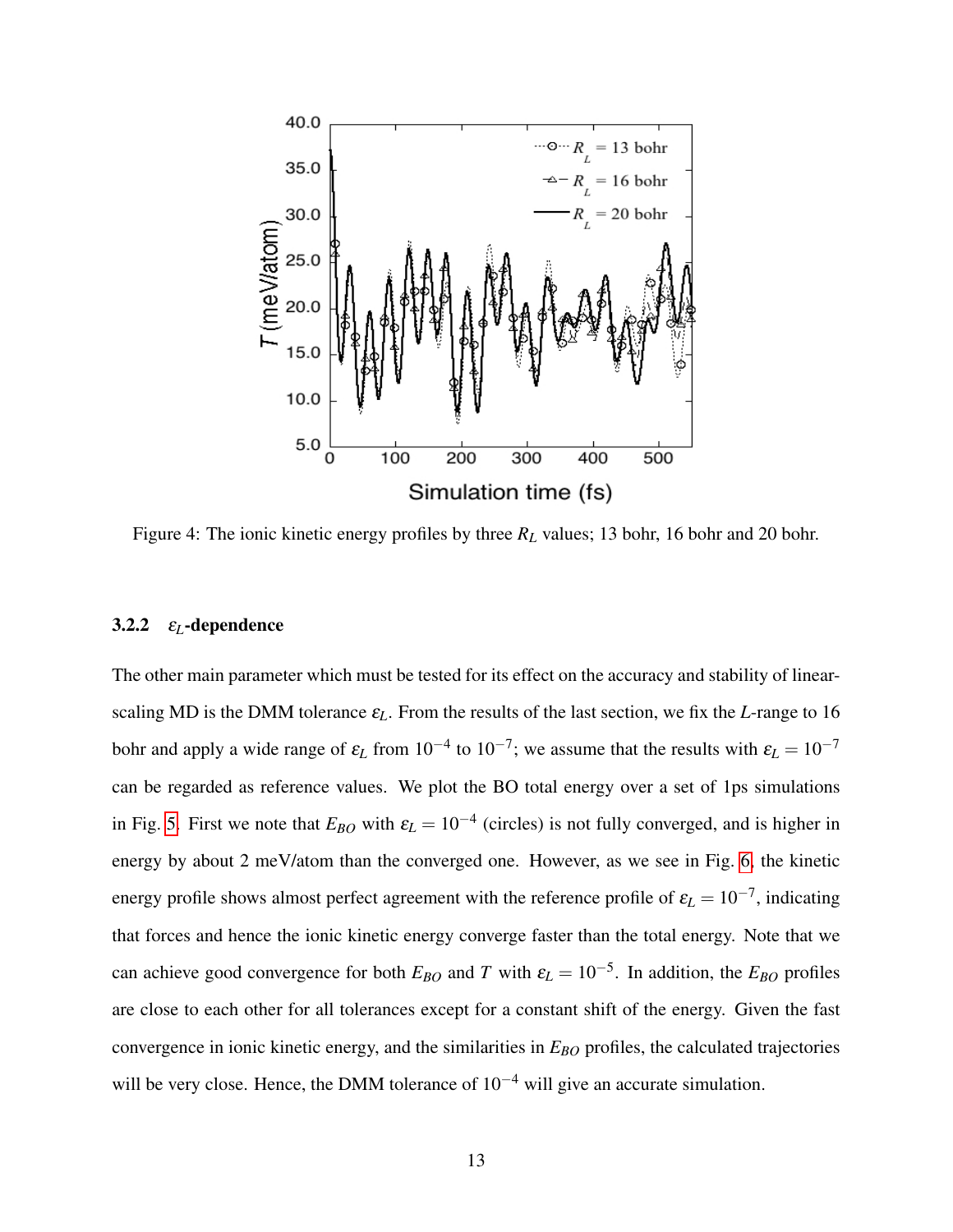<span id="page-13-0"></span>

Figure 5: The Born-Oppenheimer total energy profiles calculated for different ε*<sup>L</sup>* values: circles, squares and triangles denote the profiles given by  $\varepsilon_L = 10^{-4}$ ,5 × 10<sup>-5</sup> and 10<sup>-5</sup>, respectively. The solid line shows the profile calculated with  $\varepsilon_L = 10^{-7}$ .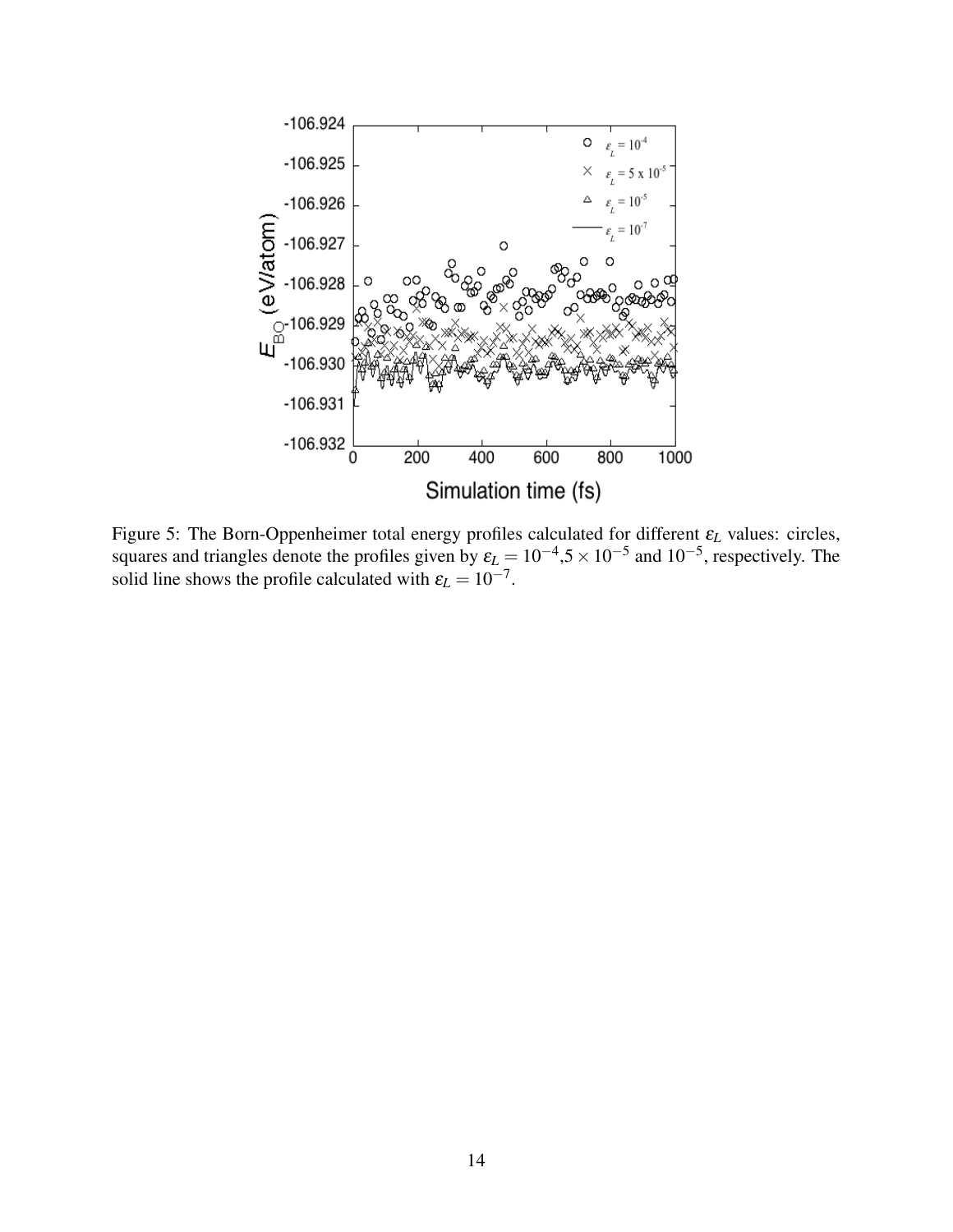<span id="page-14-0"></span>

Figure 6: The ionic kinetic energy profiles calculated for different ε*<sup>L</sup>* values: circles, crosses and triangles denote the profiles given by  $\varepsilon_L = 10^{-4}$ ,5 ×  $10^{-5}$  and  $10^{-5}$ , respectively. A solid line shows the profile calculated with  $\varepsilon_L = 10^{-7}$ .

## 3.3 Practical  $\mathcal{O}(N)$ -MD simulations

Having investigated the effects of the parameters on simulations, we now present applications of the CONQUEST code to practical MD simulations using a double- $\zeta$  + polarisation (DZP) PAO basis, which is commonly used as a converged basis set. Three different systems are presented: 8-atom crystalline silicon; 32 water molecules; and a 32,768-atom crystalline silicon cell to demonstrate application to a large system. For all systems, *L* range is set to 16 bohr. The initial temperature is 300K and the time step of the simulation is 0.5 femtosecond, unless stated otherwise.

#### 3.3.1 Eight atom bulk silicon

Our first example is a small sample of crystalline silicon. We show the BO energy,  $E_{\rm BO}$ , calculated with  $\varepsilon_L$  set to  $1.3 \times 10^{-4}$  in Figure [7.](#page-15-0) This plot demonstrates excellent energy conservation, though there are large fluctuations for the first few femtoseconds. This initial large amplitude is probably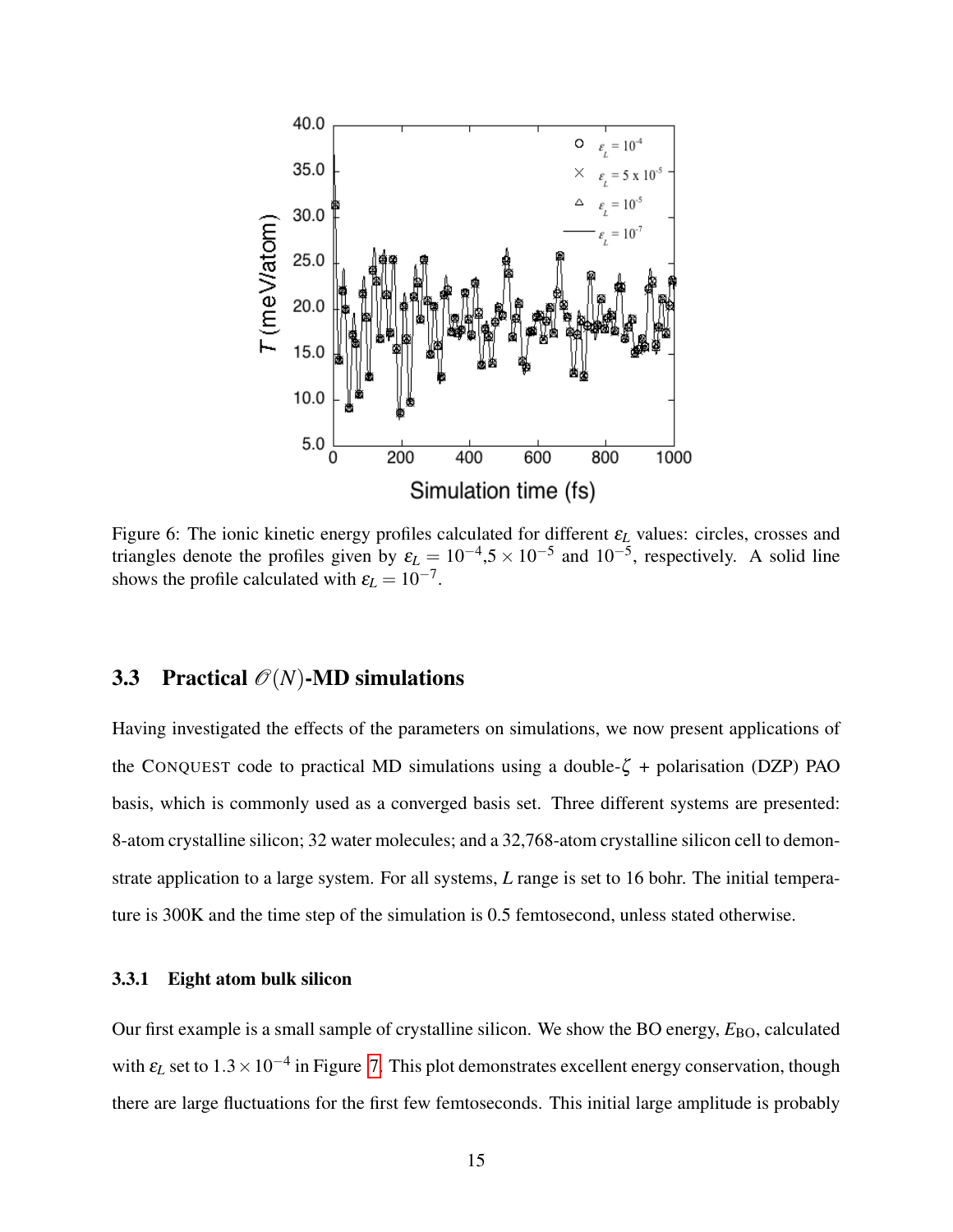caused by the system not being in an equilibrium state at the start of the simulation, and is not a significant problem. In the inset of Fig. [7,](#page-15-0) we also show the result of a simulation where we set  $S = 1$  in Eq. [4](#page-5-0) or Eq. [5](#page-5-1) (by supposing that *L* is expressed using orthogonal basis sets). By comparing the result (dotted line) with the correct one (solid line), we see that the former energy exhibits significant drift, while the latter one is well behaved. This indicates the importance of the metric used for non-orthogonal basis functions.

<span id="page-15-0"></span>

Figure 7: Main: Born-Oppenheimer total energy profile of crystalline Si with a DZP basis set. Inset: comparison of two approaches to XL-BOMD, solid and dotted lines indicating the corrected and non-corrected propagators, respectively.

We performed another MD simulation on the same system using the same calculation conditions except that the time step is increased to 2.0 femtoseconds (this result is shown in Supporting Information). We see that the large oscillations observed in the early stage are even larger and the time to suppress them becomes longer. However, it is found that the time evolution of the kinetic energy of Si atoms is almost the same between these two MD simulations. This result means that time step of 2.0 femtoseconds can be used to do reliable MD simulations on this silicon system. It is encouraging that we can use such a large time step for O(*N*) FPMD simulations. Here, we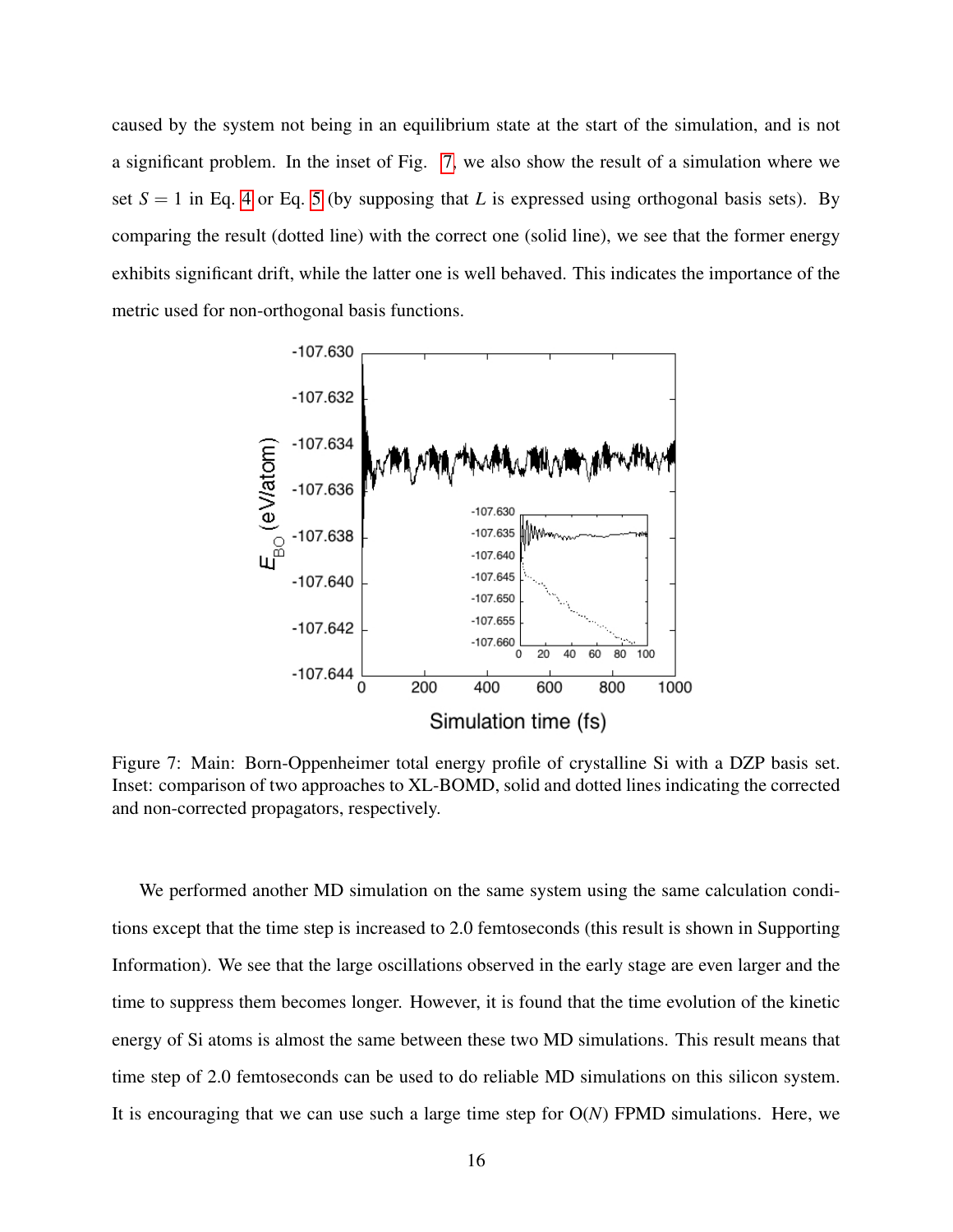should note that a new efficient method which does not require self-consistent field optimization has been recently proposed<sup>[36](#page-22-11)</sup> within the XL-BOMD framework. Introducing such new techniques to the CONQUEST code may even further accelerate the speed of O(*N*) FPMD simulations.

#### 3.3.2 Box of 32 water molecules

We take a box of water made up of 32 molecules as our next target. Water is important as a system in its own right, as well as forming the environment for most biological simulations. We performed linear scaling XL-BOMD with  $\varepsilon_L$  set to  $10^{-4}$ , and using the GGA-PBE functional<sup>[37,](#page-22-12)[38](#page-22-13)</sup> for exchange-correlation, as it describes water better than LDA (we note that the convergence with respect to the grid may be slower for GGA). In Fig. [8](#page-17-0) we show the total energy and the ionic and potential energies,  $T$  and  $V_{\rm BO}$ . We see that there are no initial large oscillations unlike the silicon case, and that *T* appears to keep increasing during the run. This behavior is seen because we used the micro-canonical ensemble and the simulation time is too short to reach a steady state. Even in such a situation showing fast changes, the averaged fluctuations are  $\sim 1.1$  meV atom<sup>-1</sup> and good energy conservation is found without any energy drift. These results clearly demonstrate that there are no effects from the grid on the stability and accuracy of MD.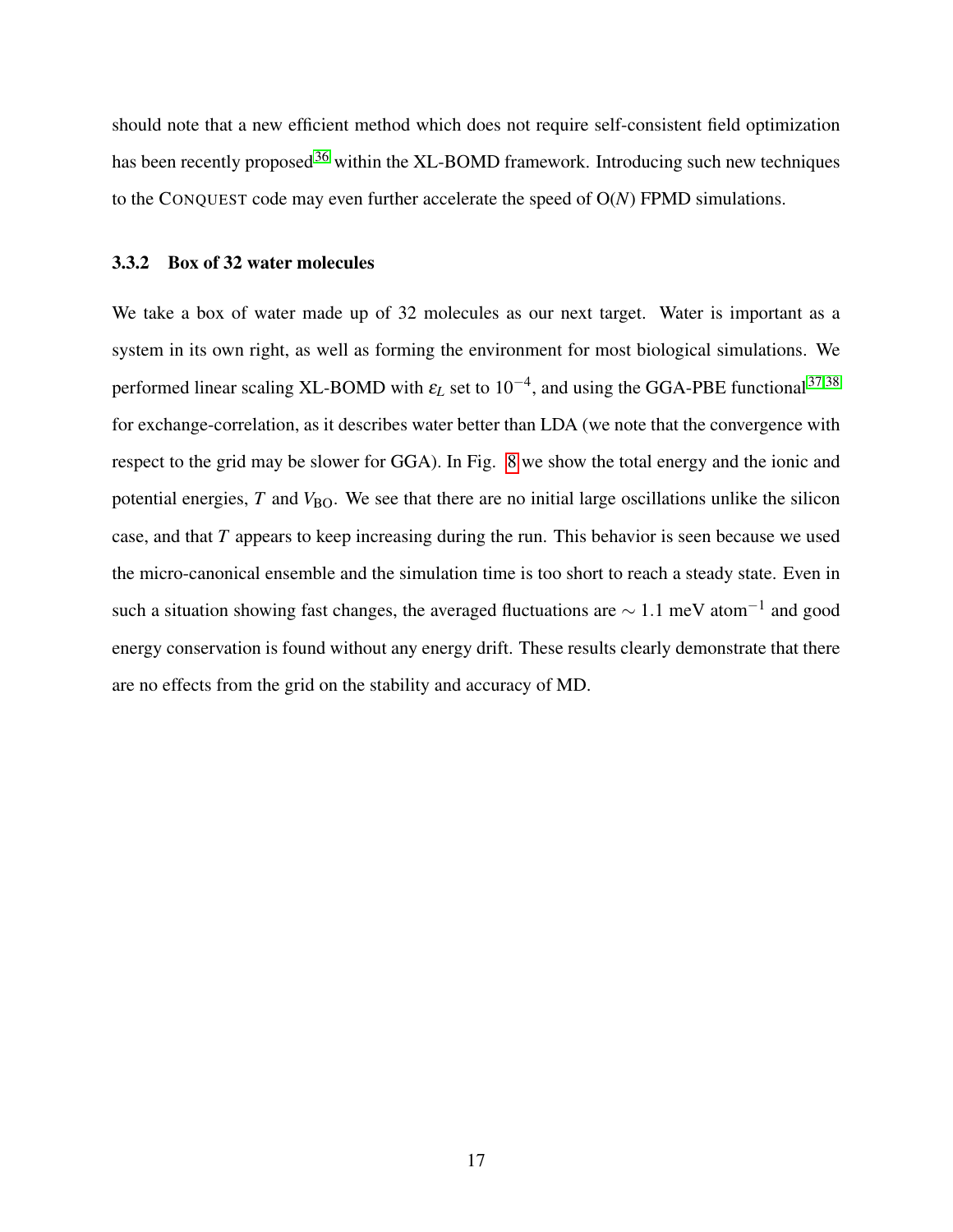<span id="page-17-0"></span>

Figure 8: The Born-Oppenheimer total energy profiles of the waterbox system with DZP and PBE: a solid line represents  $E_{BO}$ , and red dashed and blue dotted lines characterise its components,  $V_{BO}$ and *T*, respectively (color online).

#### 3.3.3 32,768-atom crystalline silicon

Finally, as a demonstration of the scalability of our approach, we apply our algorithm to a large system: a 32,768 atom crystalline silicon sample. The time evolution of the BO and potential energy are shown in Fig. [9.](#page-18-0) This is our first substantial attempt to examine the stability of an MD simulation on massive systems. This simulation is conducted under the same conditions as those in the 8-atom system in Fig. [7,](#page-15-0) except that the time step is set to 2.0 femtoseconds.

We observe some similarities to the previous results. In the early stage of a simulation, large oscillations are seen in the energy, but are gradually suppressed during the MD run. The time to suppress the large oscillations is longer than the one in Fig. [7,](#page-15-0) but similar to the case using 2.0 femtoseconds for 8-atom crystalline silicon. (See Fig. S1 in the Supporting Information.) Thus, this comes from the difference of the time step, not from the system size. The energy fluctuations after 100 femtoseconds is smaller than 1 meV atom<sup>-1</sup> and there is no energy drift, as shown in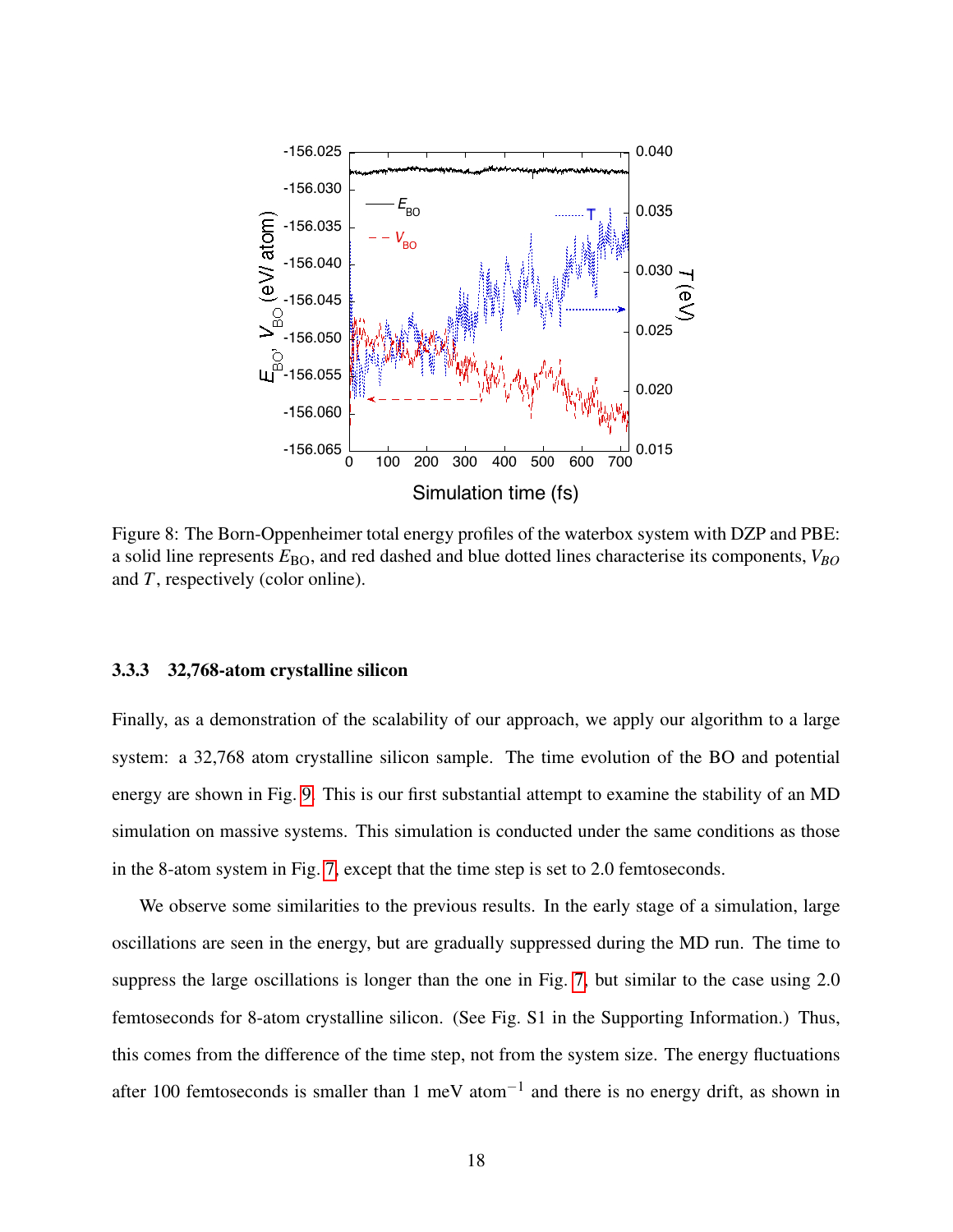Fig. [9.](#page-18-0) Although we only carried out a short MD run, the simulation is expected to remain stable in longer cases without any drift, based on the preceding example of an 8-atom system. Moreover, our approach is expected to ensure great stability on even larger and more complex systems by virtue of high computational efficiency realised in the CONQUEST code.<sup>[2,](#page-20-1)[3,](#page-20-2)[39](#page-23-0)</sup> The average time required for 1 MD step was 1085 seconds using 1024 CPUs (with 16 cores/CPU) of Fujitsu FX10. We are confident that this wall-clock time will be greatly reduced in the near future, because the code is not optimized at present, especially for the part updating *X* matrices; for simplicity, we now use a simple disk-based I/O procedure to read and write matrix elements of *X*s in the previous steps and this part will be improved in the near future.

<span id="page-18-0"></span>

Figure 9: Profiles of the Born-Oppenheimer total energy and potential energy of a 32,768-atom crystalline silicon system with a DZP basis set and LDA functional.

## 4 Conclusions

In this paper, we have investigated the efficiency, stability and accuracy of MD simulations with the CONQUEST code using the DMM linear scaling approach, to demonstrate large-scale O(*N*)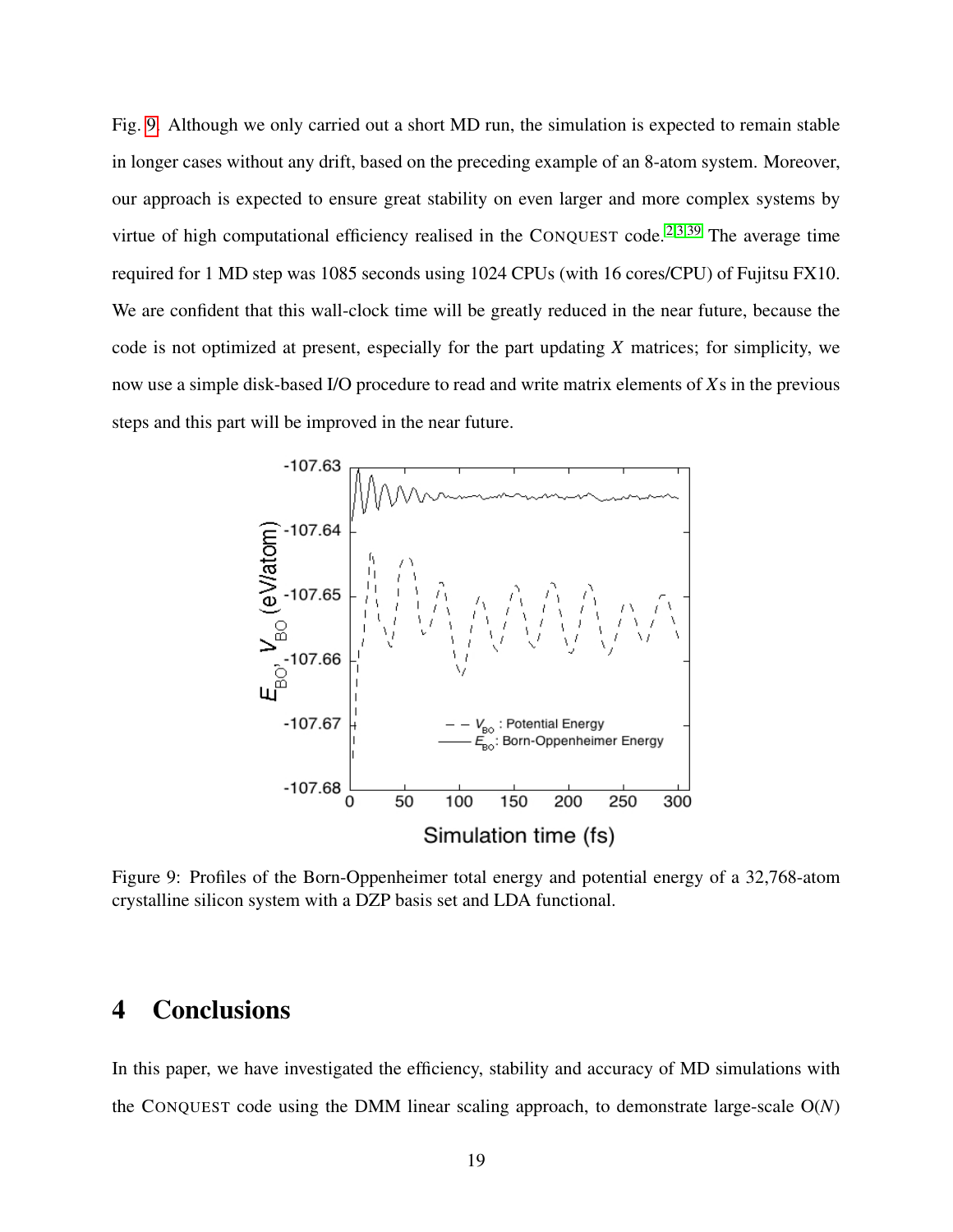FPMD simulations in practice. We first found that accurate MD simulations can be performed by calculating the electronic structure from scratch using the McWeeny procedure at every atomic configuration. This gives excellent energy conservation even with a rather rough tolerance on the convergence of the density matrix minimisation. However, this method requires considerable computational time because it initialises the density matrix at each step, rather than re-utilising it.

Direct re-use of the optimised density matrix reduces computational costs considerably, but causes an unphysical energy drift. In order to achieve both accuracy and efficiency, we have introduced the XL-BOMD formalism, proposed by Niklasson et al., to the CONQUEST code, formulated for non-orthogonal basis functions. The application of XL-BOMD turned out to be much more efficient than the McWeeny approach, especially with the aid of a dissipative force, and good energy conservation was observed. We studied how calculated results depend on two parameters specific to the DMM method: the cutoff range of the *L* matrix and the tolerance applied to the density matrix minimisation. We found that larger *L*-ranges resulted in smaller energy fluctuations. Moreover, we found that the MD trajectories from runs with different ranges are almost identical, even when the Born-Oppenhimer total energy was not fully converged. This indicates that, as is well known, the atomic forces converge much faster than the total energy with respect to these two parameters.

As practical applications, we treated crystalline silicon with LDA and liquid water with GGA. For the crystalline silicon, we demonstrated that accurate MD runs can be performed on very large systems, in this case containing 32,768 atoms, but scalable to significantly larger systems. The algorithms presented in this paper are applicable to a canonical ensemble and thus will open doors to more practical calculations on very large and complex systems.

## Acknowledgement

The authors thank Lianheng Tong and Takao Otsuka for fruitful discussions. This work is partly supported by KAKENHI projects by MEXT (No. 22104005) and JSPS (No. 26610120 and 26246021), Japan. The support from the Strategic Programs for Innovative Research (SPIRE) and the Computational Materials Science Initiative (CMSI) is also acknowledged. Calculations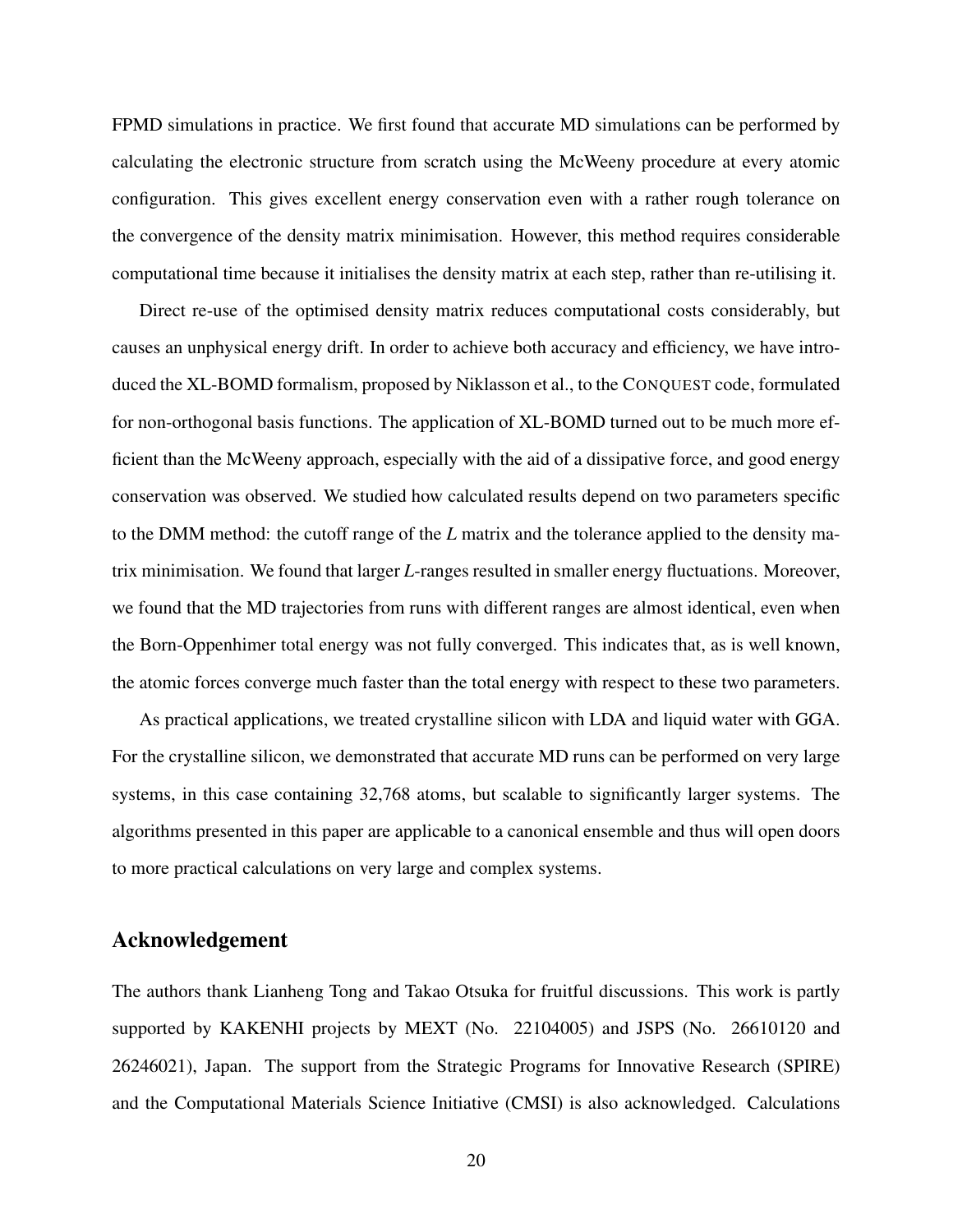were performed using the Numerical Materials Simulator at NIMS, Tsukuba, Japan, K computer at RIKEN Advanced Institute for Computational Science(AICS), Kobe, Japan, and the Fujitsu FX10 system at the Information Technology Center, University of Tokyo, Tokyo, Japan.

## Supporting Information Available

We present the comparison of the profiles of Born-Oppenheimer and kinetic energy using different timesteps, 0.5 fs and 2.0 fs and show that the trajectory of the ions are almost the same. The result of crystalline silicon made of 4096 atoms using the initial temperature of 600K is also provided and we see that the energy convergence is excellent.

This material is available free of charge via the Internet at  $http://pubs.acs.org/.$  $http://pubs.acs.org/.$ 

## References

- <span id="page-20-0"></span>(1) Bowler, D. R.; Miyazaki, T. *Rep. Prog. Phys.* 2012, *75*, 036503.
- <span id="page-20-1"></span>(2) Bowler, D. R.; Miyazaki, T. *J. Phys.: Condens. Matter* 2010, *22*, 074207.
- <span id="page-20-2"></span>(3) Arita, M.; Arapan, S.; Bowler, D. R.; Miyazaki, T. *J. Adv. Simulat. Sci. Eng.* 2014, in press.
- <span id="page-20-3"></span>(4) Soler, J. M.; Artacho, E.; Gale, J. D.; García, A.; Junquera, J.; Ordejón, P.; Sánchez-Portal, D. *J. Phys.:Condens. Matter* 2002, *14*, 2475–2779.
- <span id="page-20-6"></span>(5) Miyazaki, T.; Bowler, D. R.; Choudhury, R.; Gillan, M. J. *J. Chem. Phys.* 2004, *121*, 6186– 6194.
- (6) Hine, N. D. M.; Robinson, M.; Haynes, P. D.; Skylaris, C.-K.; Payne, M. C.; Mostofi, A. A. *Phys. Rev. B* 2011, *83*, 195102.
- <span id="page-20-4"></span>(7) Osei-Kuffuor, D.; Fattebert, J.-L. *Phys. Rev. Lett.* 2014, *112*, 046401.
- <span id="page-20-5"></span>(8) Bowler, D.; Miyazaki, T.; Truflandier, L. A.; Gillan, M. J. Comment on "Accurate and Scalable O(N) Algorithm for First-Principles Molecular-Dynamics Computations on Large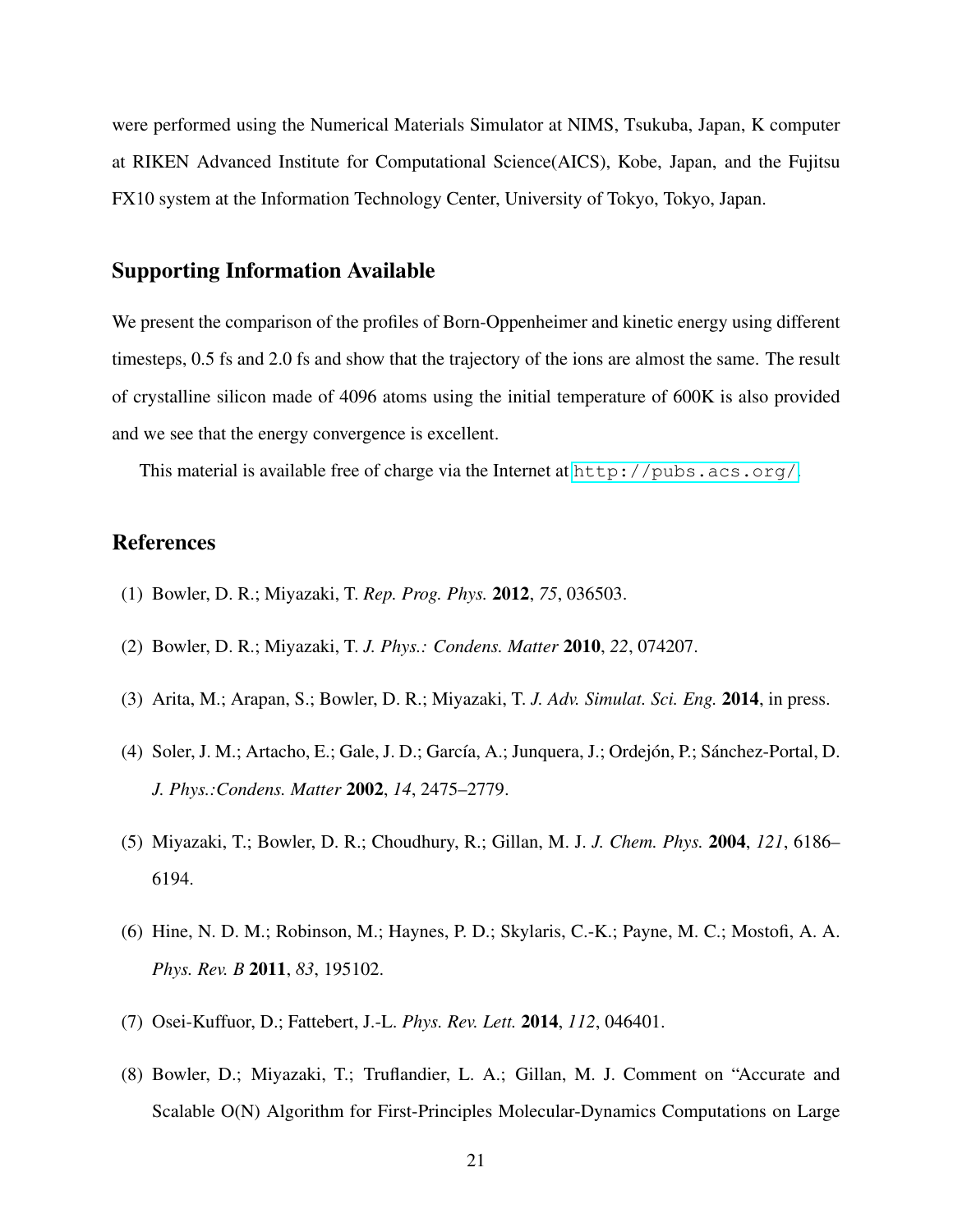Parallel Computers". 2014, eprint [arXiv:1402.6828,](http://arxiv.org/abs/1402.6828) [http://arxiv.org/abs/1402.](http://arxiv.org/abs/1402.6828) [6828](http://arxiv.org/abs/1402.6828) (accessed Sep 22, 2014) .

- <span id="page-21-0"></span>(9) Car, R.; Parrinello, M. *Phys. Rev. Lett.* 1985, *55*, 2471–2474.
- <span id="page-21-1"></span>(10) Payne, M. C.; Teter, M. P.; Allan, D. C.; Arias, T. A.; Joannopoulos, J. D. *Rev. Mod. Phys.* 1992, *64*, 1045–1097.
- <span id="page-21-2"></span>(11) Niklasson, A. M. N.; Tymczak, C. J.; Challacombe, M. *Phys. Rev. Lett.* 2006, *97*, 123001.
- <span id="page-21-12"></span>(12) Niklasson, A. M. N. *Phys. Rev. Lett.* 2008, *100*, 123004.
- <span id="page-21-3"></span>(13) Niklasson, A. M. N.; Steneteg, P.; Bock, N. *J. Chem. Phys.* 2011, *135*, 164111.
- <span id="page-21-4"></span>(14) Ohwaki, T.; Otani, M.; Ikeshoji, T.; Ozaki, T. *J. Chem. Phys.* 2012, *136*, 134101.
- (15) Ohwaki, T.; Otani, M.; Ozaki, T. *J. Chem. Phys.* 2014, *140*, 244105.
- (16) Shimojo, F.; Hattori, S.; Kalia, R. K.; Kunaseth, M.; Mou, W.; Nakano, A.; Nomura, K.-i.; Ohmura, S.; Rajak, P.; Shimamura, K.; Vashishta, P. *J. Chem. Phys.* 2014, *140*, 18A529.
- <span id="page-21-5"></span>(17) Tsuchida, E. *J. Phys.: Condens. Matter* 2008, *20*, 294212.
- <span id="page-21-6"></span>(18) Cawkwell, M. J.; Niklasson, A. M. N. *J. Chem. Phys.* 2012, *137*, 134105.
- <span id="page-21-7"></span>(19) Li, X.-P.; Nunes, R. W.; Vanderbilt, D. *Phys. Rev. B* 1993, *47*, 10891–10894.
- <span id="page-21-8"></span>(20) Hernández, E.; Gillan, M. J. *Phys. Rev. B* 1995, *51*, 10157–10160.
- <span id="page-21-9"></span>(21) Hernández, E.; Gillan, M. J.; Goringe, C. M. *Phys. Rev. B* 1996, *53*, 7147–7157.
- (22) Bowler, D. R.; Miyazaki, T.; Gillan, M. J. *J. Phys.:Condens. Matter* 2002, *14*, 2781–2798.
- <span id="page-21-10"></span>(23) Bowler, D. R.; Choudhury, R.; Gillan, M. J.; Miyazaki, T. *Phys. Stat. Sol. (b)* 2006, *243*, 989–1000.
- <span id="page-21-11"></span>(24) Hernández, E.; Gillan, M. J.; Goringe, C. M. *Phys. Rev. B* 1997, *55*, 13485–13493.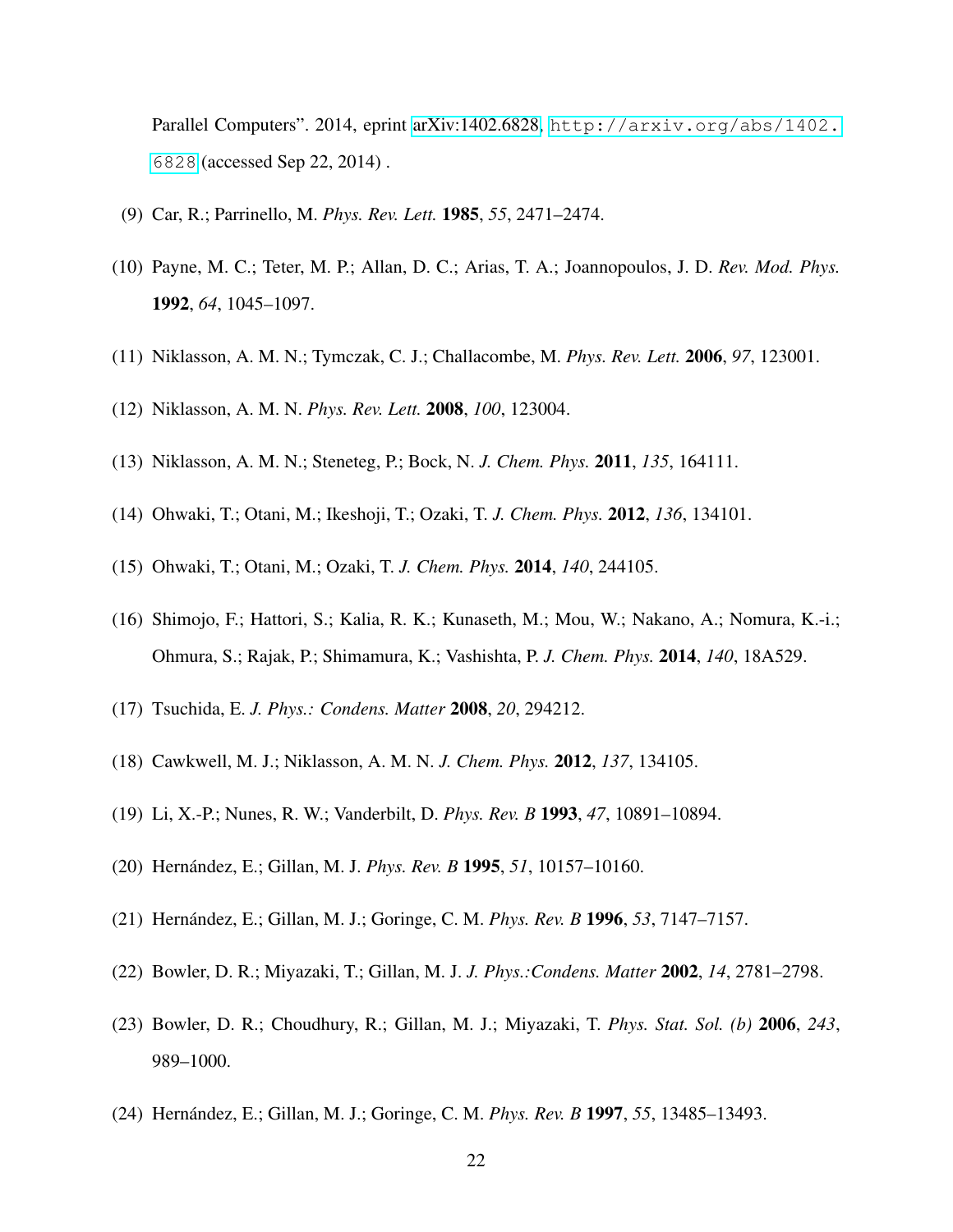- <span id="page-22-0"></span>(25) Torralba, A. S.; Todorovic,; M., V., Brázdová; Choudhury, R.; Miyazaki, T.; Gillan, M. J.; ´ Bowler, D. R. *J. Phys.:Condens. Matter* 2008, *20*, 294206.
- <span id="page-22-1"></span>(26) Bowler, D. R.; Gillan, M. J. *Comp. Phys. Commun.* 1999, *120*, 95–108.
- <span id="page-22-2"></span>(27) McWeeny, R. *Rev. Mod. Phys.* 1960, *32*, 335–369.
- <span id="page-22-3"></span>(28) Palser, A. H. R.; Manolopoulos, D. E. *Phys. Rev. B* 1998, *58*, 12704–12711.
- <span id="page-22-4"></span>(29) As each support function is represented by only one PAO, we need not consider the time evolution of *S*.
- <span id="page-22-5"></span>(30) Press, W. H.; Flannery, B. P.; Teukolsky, S. A.; Vetterling, W. T. *Numerical Recipes in FOR-TRAN: The Art of Scientific Computing*, 2nd ed.; Cambridge University Press: Cambridge, UK, 1992.
- <span id="page-22-6"></span>(31) Niklasson, A. M. N.; Steneteg, P.; Odell, A.; Bock, N.; Challacombe, M.; Tymczak, C. J.; Holmström, E.; Zheng, G.; Weber, V. *J. Chem. Phys.* 2009, *130*, 214109.
- <span id="page-22-7"></span>(32) This does not affect the results and larger basis sets are used below.
- <span id="page-22-8"></span>(33) Perdew, J. P.; Zunger, A. *Phys. Rev. B* 1981, *23*, 5048–5079.
- <span id="page-22-9"></span>(34) Verlet, L. *Phys. Rev.* 1967, *159*, 98–103.
- <span id="page-22-10"></span>(35) This does not mean the result of MD by using  $R_L$ =13bohr is incorrect. The different trajectory may simply come from infinitesimal differences in forces of a chaotic system.
- <span id="page-22-11"></span>(36) Souvatzis, P.; Niklasson, A. M. N. *The Journal of Chemical Physics* 2014, *140*, 044117.
- <span id="page-22-12"></span>(37) Perdew, J. P.; Burke, K.; Ernzerhof, M. *Phys. Rev. Lett.* 1996, *77*, 3865–3868.
- <span id="page-22-13"></span>(38) Torralba, A. S.; Bowler, D. R.; Miyazaki, T.; Gillan, M. J. *J. Chem. Theory Comput.* 2009, *5*, 1499–1505.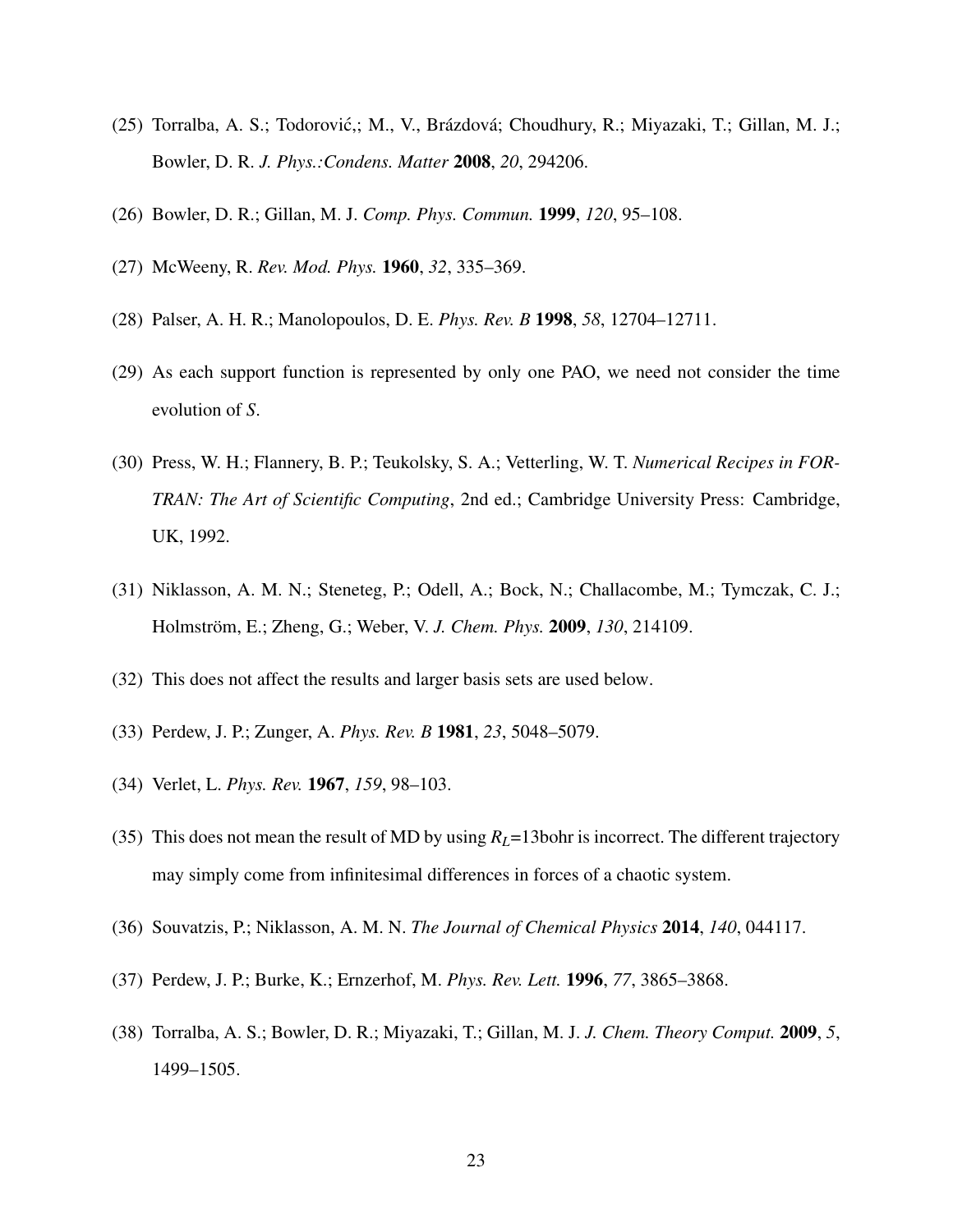<span id="page-23-0"></span>(39) Miyazaki, T. Ultra-Large-Scale First-Principles Calculations by the K Computer. NIMS NOW Vol. 11(9), 6, 2013; [http://www.nims.go.jp/eng/publicity/nimsnow/](http://www.nims.go.jp/eng/publicity/nimsnow/2013/vol11_09.html) [2013/vol11\\_09.html](http://www.nims.go.jp/eng/publicity/nimsnow/2013/vol11_09.html) (accessed Sep 22, 2014) .